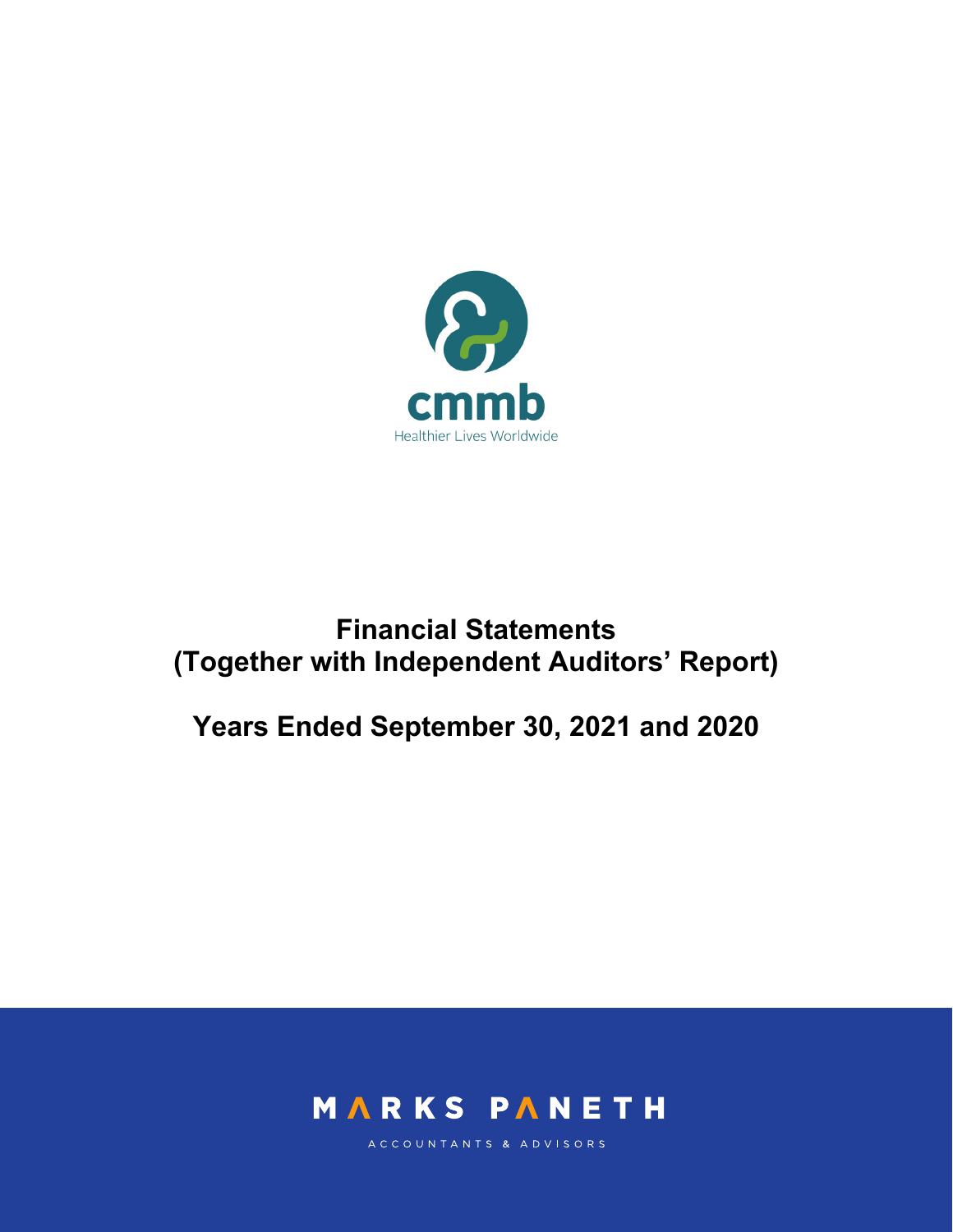## **CATHOLIC MEDICAL MISSION BOARD, INC.**

## **FINANCIAL STATEMENTS** (Together with Independent Auditors' Report)

# YEARS ENDED SEPTEMBER 30, 2021 AND 2020

## **CONTENTS**

## Page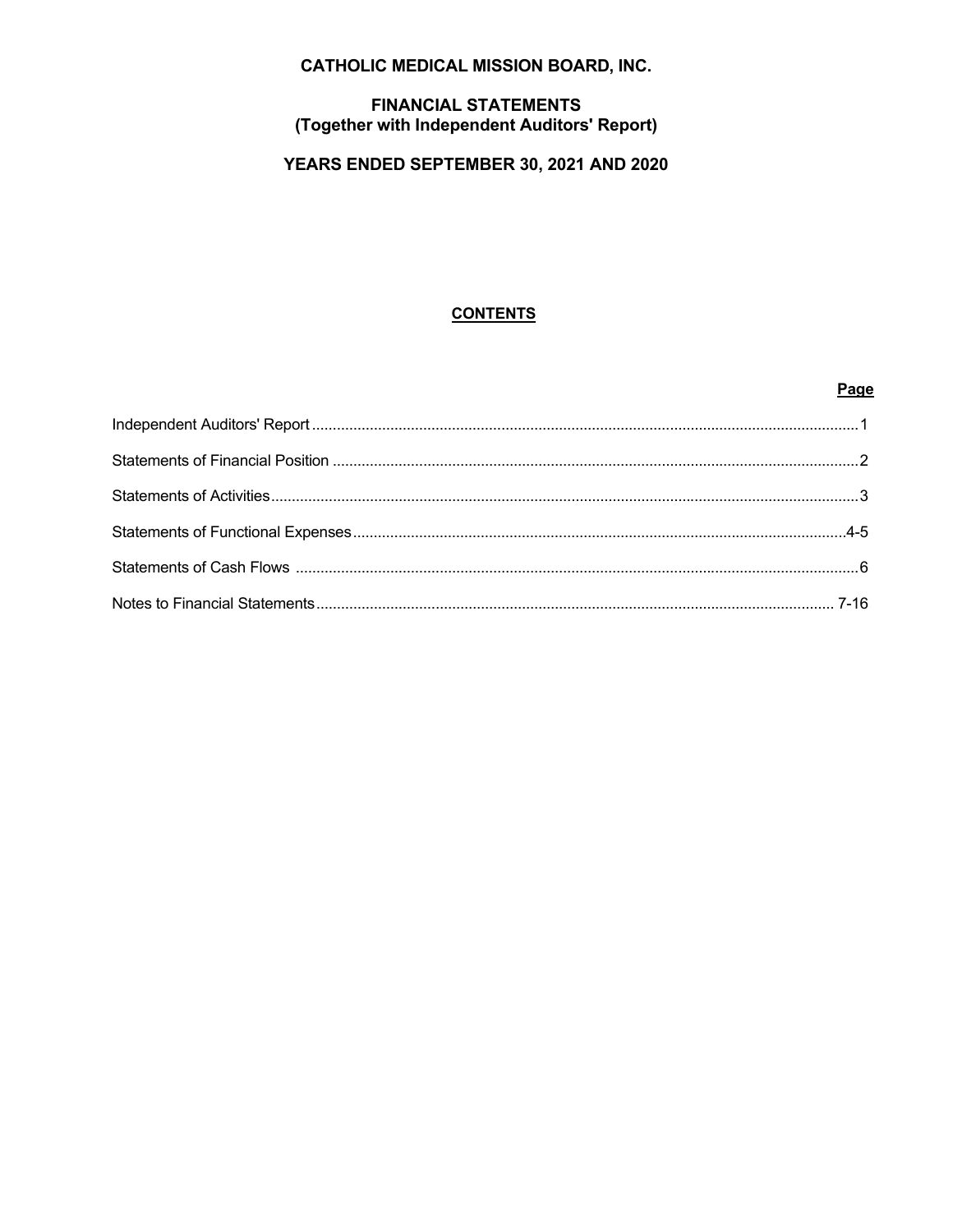## **INDEPENDENT AUDITORS' REPORT**

To the Board of Directors of Catholic Medical Mission Board, Inc.

We have audited the accompanying financial statements of Catholic Medical Mission Board, Inc. (the "Organization") which comprise the statements of financial position as of September 30, 2021 and 2020, and the related statements of activities, functional expenses and cash flows for the years then ended, and the related notes to the financial statements.

### *Management's Responsibility for the Financial Statements*

Management is responsible for the preparation and fair presentation of these financial statements in accordance with accounting principles generally accepted in the United States of America; this includes the design, implementation, and maintenance of internal control relevant to the preparation and fair presentation of financial statements that are free from material misstatement, whether due to fraud or error.

#### *Auditors' Responsibility*

Our responsibility is to express an opinion on these financial statements based on our audits. We conducted our audits in accordance with auditing standards generally accepted in the United States of America. Those standards require that we plan and perform the audit to obtain reasonable assurance about whether the financial statements are free from material misstatement.

An audit involves performing procedures to obtain audit evidence about the amounts and disclosures in the financial statements. The procedures selected depend on the auditor's judgment, including the assessment of the risks of material misstatement of the financial statements, whether due to fraud or error. In making those risk assessments, the auditor considers internal control relevant to the entity's preparation and fair presentation of the financial statements in order to design audit procedures that are appropriate in the circumstances, but not for the purpose of expressing an opinion on the effectiveness of the entity's internal control. Accordingly, we express no such opinion. An audit also includes evaluating the appropriateness of accounting policies used and the reasonableness of significant accounting estimates made by management, as well as evaluating the overall presentation of the financial statements.

We believe that the audit evidence we have obtained is sufficient and appropriate to provide a basis for our audit opinion.

#### *Opinion*

In our opinion, the financial statements referred to above present fairly, in all material respects, the financial position of Catholic Medical Mission Board, Inc. as of September 30, 2021 and 2020, and the changes in its net assets and its cash flows for the years then ended in accordance with accounting principles generally accepted in the United States of America.

Marks Paneth UP

New York, NY December 17, 2021

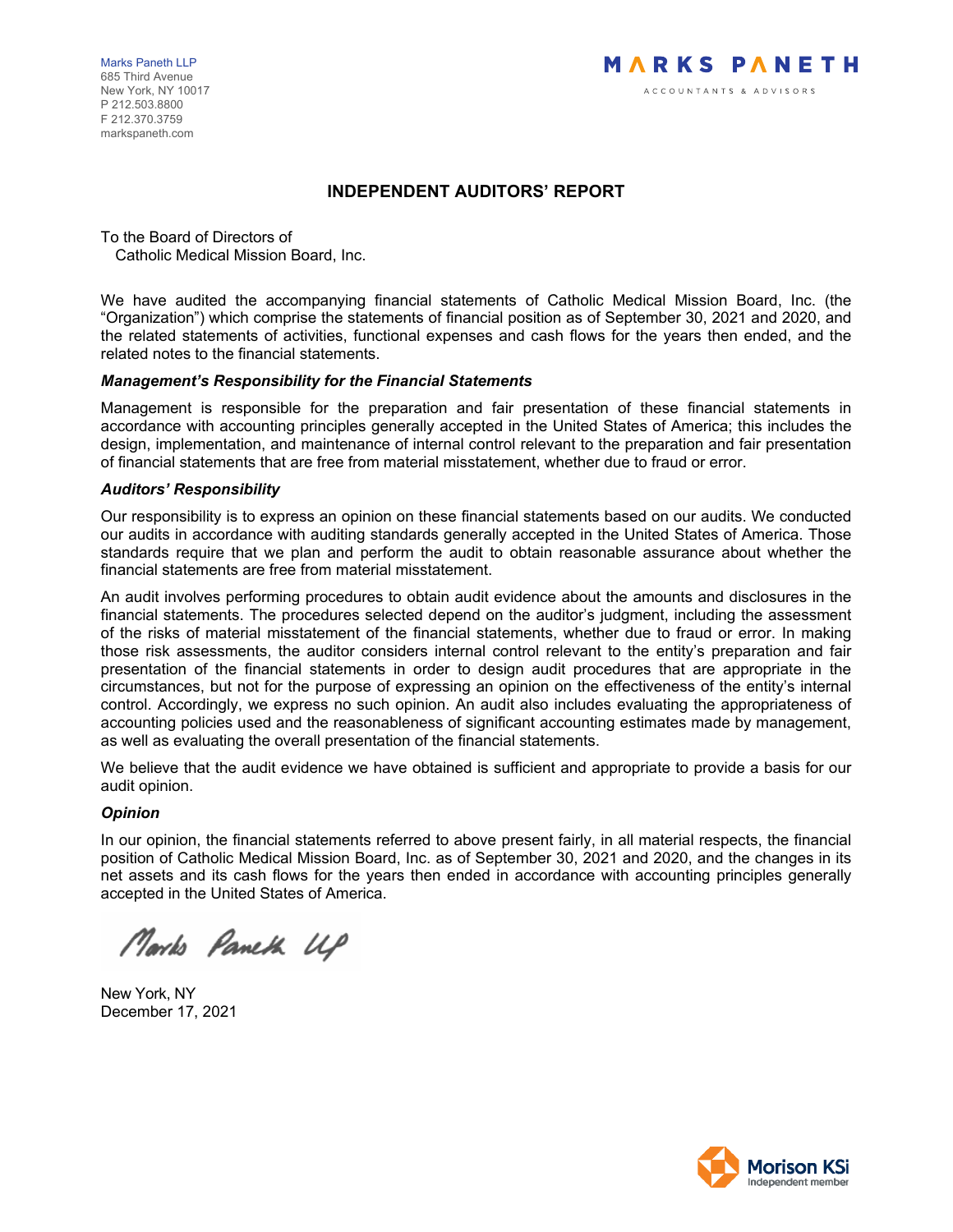## CATHOLIC MEDICAL MISSION BOARD, INC. STATEMENTS OF FINANCIAL POSITION AS OF SEPTEMBER 30, 2021 AND 2020

|                                                               | 2021              | 2020             |
|---------------------------------------------------------------|-------------------|------------------|
| <b>ASSETS</b>                                                 |                   |                  |
| Cash and cash equivalents (Notes 2C and 15A)                  | \$<br>6,031,145   | \$<br>9,196,778  |
| Investments (Notes 2D and 4)                                  | 29,928,145        | 23,357,226       |
| Inventory (Notes 2E and 2F)                                   | 92,740,516        | 36,124,654       |
| Accrued interest and other receivables (Note 2H)              | 353,608           | 394,150          |
| Contributions and pledges receivable (Notes 2H and 5)         | 986,241           | 1,760,583        |
| Government grants receivable, net (Note 2H)                   | 693,114           | 966,560          |
| Prepaid expenses                                              | 267,668           | 305,728          |
| Beneficial interest in charitable lead annuity trust (Note 6) | 3,417,406         | 3,902,679        |
| Gift annuity investments (Notes 2D, 2M, 4 and 9)              | 4,684,564         | 3,939,178        |
| Assets held in charitable remainder annuity trust (Note 13)   | 4,624             | 5,790            |
| Property and equipment, net (Notes 2G, 7 and 14)              | 178,610           | 286,374          |
| <b>TOTAL ASSETS</b>                                           | \$<br>139,285,641 | \$<br>80,239,700 |
| <b>LIABILITIES</b>                                            |                   |                  |
| Accounts payable and accrued expenses                         | \$<br>2,482,428   | \$<br>4,267,544  |
| Deferred revenue (Note 2I)                                    | 774,596           | 674,767          |
| Deferred rent (Notes 2J and 14)                               | 126,581           | 200,473          |
| Refundable advances (Note 8)                                  | 69,400            | 4,141,980        |
| Gift annuity payable (Notes 2M and 9)                         | 1,794,527         | 1,818,491        |
| Charitable remainder annuity trust payable (Note 13)          | 4,554             | 5,703            |
| <b>TOTAL LIABILITIES</b>                                      | 5,252,086         | 11,108,958       |
| <b>COMMITMENTS AND CONTINGENCIES (Notes 2K and 14)</b>        |                   |                  |
| <b>NET ASSETS (Note 2B)</b>                                   |                   |                  |
| Without donor restrictions (Note 12)                          | 126,286,233       | 61,032,133       |
| With donor restrictions (Note 11)                             | 7,747,322         | 8,098,609        |
| <b>TOTAL NET ASSETS</b>                                       | 134,033,555       | 69,130,742       |
| TOTAL LIABILITIES AND NET ASSETS                              | \$<br>139,285,641 | \$<br>80,239,700 |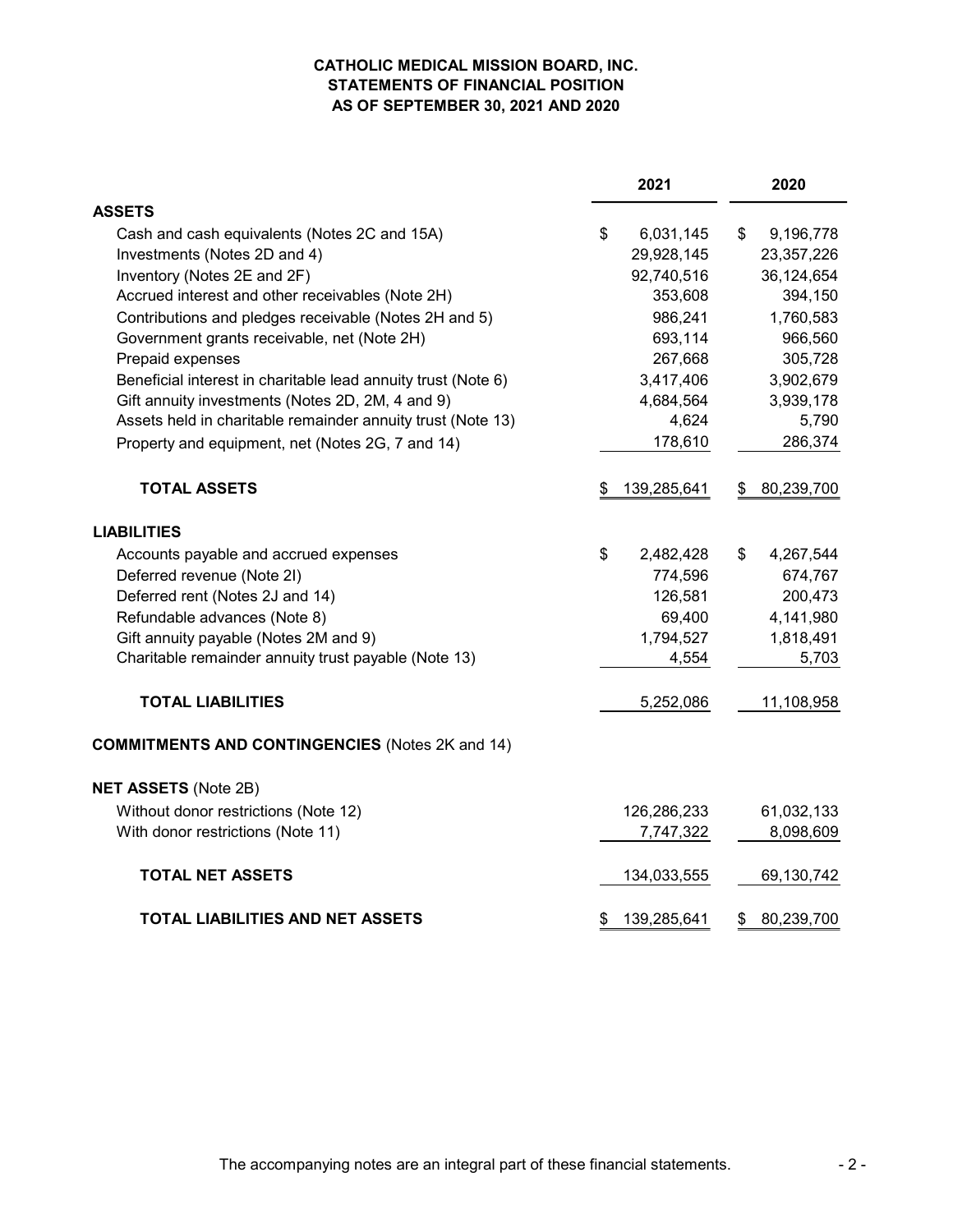#### CATHOLIC MEDICAL MISSION BOARD, INC. STATEMENTS OF ACTIVITIES FOR THE YEARS ENDED SEPTEMBER 30, 2021 AND 2020

|                                                                                        |                      | For the Year Ended September 30, 2021 |                          | For the Year Ended September 30, 2020 |                          |                   |  |  |
|----------------------------------------------------------------------------------------|----------------------|---------------------------------------|--------------------------|---------------------------------------|--------------------------|-------------------|--|--|
|                                                                                        | <b>Without Donor</b> | <b>With Donor</b>                     |                          | <b>Without Donor</b>                  | <b>With Donor</b>        |                   |  |  |
|                                                                                        | <b>Restrictions</b>  | <b>Restrictions</b>                   | Total                    | <b>Restrictions</b>                   | <b>Restrictions</b>      | <b>Total</b>      |  |  |
| <b>OPERATING ACTIVITIES</b>                                                            |                      |                                       |                          |                                       |                          |                   |  |  |
| <b>Support and Revenue</b>                                                             |                      |                                       |                          |                                       |                          |                   |  |  |
| Donated pharmaceuticals, equipment and supplies (Notes 2F and 15)                      | 369,772,802 \$<br>\$ |                                       | 369,772,802<br>\$        | 436,830,700 \$<br>\$                  |                          | 436.830.700<br>\$ |  |  |
| Donated services (Note 2F)                                                             | 771,556              |                                       | 771,556                  | 2,551,073                             |                          | 2,551,073         |  |  |
| Grants and contributions (Note 2K)                                                     | 33,853,482           | 7,898,986                             | 41,752,468               | 27,818,989                            | 5,859,153                | 33,678,142        |  |  |
| Wills and legacies                                                                     | 4,077,730            |                                       | 4,077,730                | 2,736,509                             | $\overline{\phantom{0}}$ | 2,736,509         |  |  |
| Dividends and interest (Notes 2D, 4 and 9)                                             | 15,311               |                                       | 15,311                   | 22,981                                |                          | 22,981            |  |  |
| Net assets released from restrictions (Note 11)                                        | 8,250,273            | (8, 250, 273)                         | $\sim$                   | 6,230,705                             | (6, 230, 705)            |                   |  |  |
| <b>TOTAL SUPPORT AND REVENUE</b>                                                       | 416,741,154          | (351, 287)                            | 416,389,867              | 476,190,957                           | (371, 552)               | 475,819,405       |  |  |
| <b>EXPENSES (Note 2N):</b>                                                             |                      |                                       |                          |                                       |                          |                   |  |  |
| Program Services (Note 1):                                                             |                      |                                       |                          |                                       |                          |                   |  |  |
| Programs                                                                               | 29,357,850           |                                       | 29,357,850               | 23,723,601                            |                          | 23,723,601        |  |  |
| Volunteers (Note 2F)                                                                   | 1,041,414            |                                       | 1,041,414                | 3,023,776                             | $\overline{a}$           | 3,023,776         |  |  |
| Medical donations program (Note 2F)                                                    | 315,224,377          |                                       | 315,224,377              | 429,178,971                           |                          | 429,178,971       |  |  |
| <b>Total Program Services</b>                                                          | 345,623,641          |                                       | 345,623,641              | 455,926,348                           |                          | 455,926,348       |  |  |
| <b>Supporting Services:</b>                                                            |                      |                                       |                          |                                       |                          |                   |  |  |
| Fundraising                                                                            | 6,492,160            |                                       | 6,492,160                | 6,169,021                             |                          | 6,169,021         |  |  |
| Administration                                                                         | 4,575,827            |                                       | 4,575,827                | 4,584,312                             | $\overline{\phantom{a}}$ | 4,584,312         |  |  |
| <b>Total Supporting Services</b>                                                       | 11,067,987           | $\blacksquare$                        | 11,067,987               | 10,753,333                            |                          | 10,753,333        |  |  |
| <b>TOTAL EXPENSES</b>                                                                  | 356,691,628          | $\overline{\phantom{a}}$              | 356,691,628              | 466,679,681                           |                          | 466,679,681       |  |  |
| <b>Change in Net Assets from Operations</b>                                            | 60,049,526           | (351, 287)                            | 59,698,239               | 9,511,276                             | (371, 552)               | 9,139,724         |  |  |
| <b>NONOPERATING ACTIVITIES</b>                                                         |                      |                                       |                          |                                       |                          |                   |  |  |
| Unrealized gain on investments and gift annuity investments (Notes 2D, 4 and 9)        | 5,070,167            |                                       | 5,070,167                | 736,337                               |                          | 736,337           |  |  |
| Realized gain on sales of investments and gift annuity investments (Notes 2D, 4 and 9) | 148,078              |                                       | 148,078                  | 27,496                                |                          | 27,496            |  |  |
| Change in valuation of gift annuity payable (Note 9)                                   | (23, 409)            |                                       | (23, 409)                | (7,693)                               |                          | (7,693)           |  |  |
| Change in valuation of charitable remainder annuity trust payable (Note 13)            | (17)                 |                                       | (17)                     | (117)                                 |                          | (117)             |  |  |
| Foreign currency gain (loss)                                                           | 9,755                |                                       | 9,755                    | (182, 717)                            |                          | (182, 717)        |  |  |
| TOTAL NONOPERATING ACTIVITIES                                                          | 5,204,574            |                                       | 5,204,574                | 573,306                               |                          | 573,306           |  |  |
| <b>CHANGE IN TOTAL NET ASSETS (Note 16)</b>                                            | 65,254,100           | (351, 287)                            | 64,902,813               | 10,084,582                            | (371, 552)               | 9,713,030         |  |  |
| Net assets - beginning of year                                                         | 61,032,133           | 8,098,609                             | 69,130,742               | 50,947,551                            | 8,470,161                | 59,417,712        |  |  |
| <b>NET ASSETS - END OF YEAR</b>                                                        | $$126, 286, 233$ \$  |                                       | 7,747,322 \$ 134,033,555 | 61,032,133 \$<br>\$                   | 8,098,609 \$             | 69,130,742        |  |  |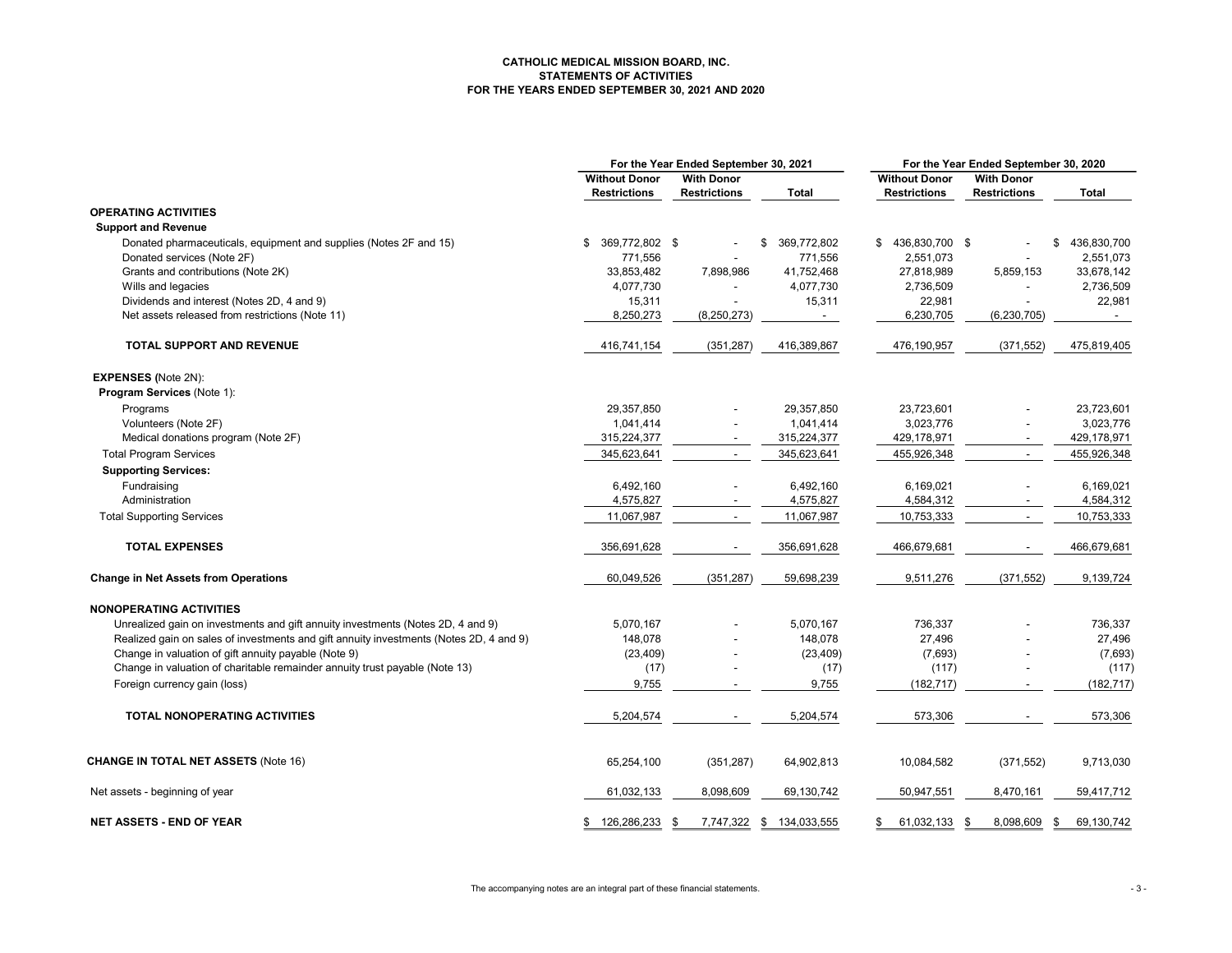#### CATHOLIC MEDICAL MISSION BOARD, INC. STATEMENT OF FUNCTIONAL EXPENSES FOR THE YEAR ENDED SEPTEMBER 30, 2021 (With Comparative Totals for 2020)

|                                             |              |                   |                  |                      | Year Ended September 30, 2021 |                 |                 |                  |               |
|---------------------------------------------|--------------|-------------------|------------------|----------------------|-------------------------------|-----------------|-----------------|------------------|---------------|
|                                             |              |                   | <b>Medical</b>   |                      |                               |                 | <b>Total</b>    |                  |               |
|                                             |              |                   | <b>Donations</b> | <b>Total Program</b> |                               |                 | Supporting      | <b>Total</b>     | <b>Total</b>  |
|                                             | Programs     | <b>Volunteers</b> | Program          | <b>Services</b>      | <b>Fundraising</b>            | Administration  | <b>Services</b> | 2021             | 2020          |
|                                             |              |                   |                  |                      |                               |                 |                 |                  |               |
| <b>Salaries</b>                             | \$8,827,776  | \$ 155,690        | \$<br>794,920    | \$<br>9,778,386      | \$1,095,410                   | 2,328,734<br>\$ | 3,424,144<br>\$ | 13,202,530<br>\$ | \$13,769,354  |
| Payroll taxes and fringe benefits (Note 10) | 2,203,202    | 45,331            | 252,123          | 2,500,656            | 313,540                       | 701,769         | 1,015,309       | 3,515,965        | 3,383,251     |
| <b>Total Salaries and Related Costs</b>     | 11,030,978   | 201,021           | 1,047,043        | 12,279,042           | 1,408,950                     | 3,030,503       | 4,439,453       | 16,718,495       | 17,152,605    |
| Temporary help                              | 189,636      |                   |                  | 189,636              |                               | 34,720          | 34,720          | 224,356          | 416,054       |
| Postage and mailing                         | 722          |                   | 380              | 1,102                | 1,690,507                     | 1,633           | 1,692,140       | 1,693,242        | 1,126,870     |
| Rent and utilities (Note 14)                | 792,684      | 21,079            | 122,967          | 936,730              | 115,262                       | 121,055         | 236,317         | 1,173,047        | 1,037,926     |
| Telephone and communications                | 338,934      | 2,375             | 23,958           | 365,267              | 13,021                        | 27,673          | 40,694          | 405,961          | 333,236       |
| Supplies                                    | 5,759,043    | 12,500            | 38,795           | 5,810,338            | 9,550                         | 72,737          | 82,287          | 5,892,625        | 4,018,129     |
| Insurance                                   | 149,272      | 19,204            | 86,692           | 255,168              | 89,739                        | 179,460         | 269,199         | 524,367          | 421,142       |
| Maintenance                                 | 723,121      |                   | 2,826            | 725,947              |                               | 20,291          | 20,291          | 746,238          | 448,873       |
| Professional services                       | 408,724      | 4,200             | 78,822           | 491,746              | 1,393,261                     | 442,689         | 1,835,950       | 2,327,696        | 2,605,046     |
| <b>Bank charges</b>                         | 45,631       |                   | 50               | 45,681               | 129,790                       | 108,621         | 238,411         | 284,092          | 300,210       |
| Conventions, meetings and workshops         | 3,704,663    | 84                | 4,826            | 3,709,573            | 1,653                         | 18,142          | 19,795          | 3,729,368        | 2,269,213     |
| Travel                                      | 596,437      | 4,030             | 170              | 600,637              | 1,960                         | $\overline{a}$  | 1,960           | 602,597          | 708,793       |
| Fees and membership                         | 24,358       | 1,339             | 79,961           | 105,658              | 14,600                        | 65,199          | 79,799          | 185,457          | 153,589       |
| Advertising and publicity                   | 265,630      |                   | 93               | 265,723              | 454,361                       | 52,152          | 506,513         | 772,236          | 489,153       |
| Printing                                    | 61,361       |                   | 318              | 61,679               | 1,090,516                     | 31,267          | 1,121,783       | 1,183,462        | 1,053,335     |
| Shipping, freight and storage               | 32,859       |                   | 237,925          | 270,784              |                               |                 |                 | 270,784          | 401,920       |
| Staff training                              | 4.743        | 125               | 20               | 4,888                | 75                            | 5,768           | 5,843           | 10,731           | 74,053        |
| Service contracts                           | 426,637      | 3,901             | 126,830          | 557,368              | 10,630                        | 321,589         | 332,219         | 889,587          | 836,375       |
| Miscellaneous                               | 23,686       |                   | 41,593           | 65,279               | 1,386                         | 5,569           | 6,955           | 72,234           | 17,019        |
| <b>Total Before Other Expenses</b>          | 24,579,119   | 269,858           | 1,893,269        | 26,742,246           | 6,425,261                     | 4,539,068       | 10,964,329      | 37,706,575       | 33,863,541    |
| Other Expenses:                             |              |                   |                  |                      |                               |                 |                 |                  |               |
| Medical assistance to missions (Note 2F)    | 4,778,475    |                   | 300,421,614      | 305,200,089          |                               |                 |                 | 305,200,089      | 424,456,880   |
| Donated services (Note 2F)                  |              | 771,556           |                  | 771,556              |                               |                 |                 | 771,556          | 2,551,073     |
| Inventory obsolescence (Note 2E)            |              |                   | 12,905,644       | 12,905,644           |                               |                 |                 | 12,905,644       | 5,719,798     |
| Depreciation (Notes 2G and 7)               | 256          |                   | 3,850            | 4,106                | 66,899                        | 36,759          | 103,658         | 107,764          | 88,389        |
| <b>Total Other Expenses</b>                 | 4,778,731    | 771,556           | 313,331,108      | 318,881,395          | 66.899                        | 36,759          | 103,658         | 318,985,053      | 432,816,140   |
| <b>Total Operating Expenses</b>             | \$29,357,850 | \$1,041,414       | \$ 315,224,377   | \$ 345,623,641       | \$6,492,160                   | 4,575,827<br>\$ | \$11,067,987    | \$356,691,628    | \$466,679,681 |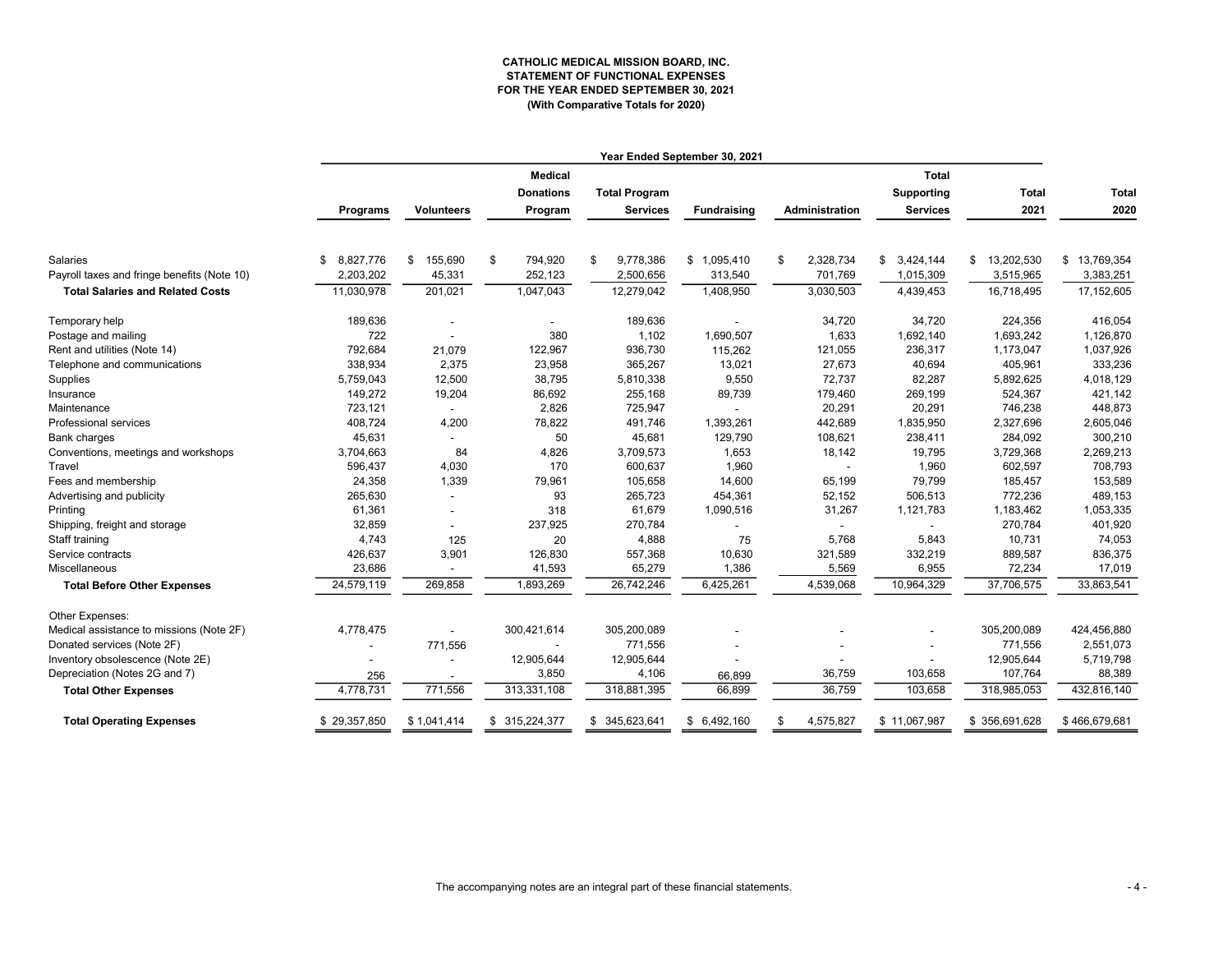#### CATHOLIC MEDICAL MISSION BOARD, INC. STATEMENT OF FUNCTIONAL EXPENSES FOR THE YEAR ENDED SEPTEMBER 30, 2020

|                                             |              |                   | <b>Medical</b>   |                      |                    |                 | <b>Total</b>    |                  |
|---------------------------------------------|--------------|-------------------|------------------|----------------------|--------------------|-----------------|-----------------|------------------|
|                                             |              |                   | <b>Donations</b> | <b>Total Program</b> |                    |                 | Supporting      | <b>Total</b>     |
|                                             | Programs     | <b>Volunteers</b> | Program          | <b>Services</b>      | <b>Fundraising</b> | Administration  | <b>Services</b> | 2020             |
|                                             |              |                   |                  |                      |                    |                 |                 |                  |
| Salaries                                    | \$9,220,712  | 188,410<br>\$     | \$<br>806,327    | \$10,215,449         | \$1,221,287        | 2,332,618<br>\$ | 3,553,905<br>\$ | 13,769,354<br>\$ |
| Payroll taxes and fringe benefits (Note 10) | 2,105,456    | 58,923            | 252,756          | 2,417,135            | 309,844            | 656,272         | 966,116         | 3,383,251        |
| <b>Total Salaries and Related Costs</b>     | 11,326,168   | 247,333           | 1,059,083        | 12,632,584           | 1,531,131          | 2,988,890       | 4,520,021       | 17,152,605       |
| Temporary help                              | 284,854      |                   |                  | 284,854              |                    | 131,200         | 131,200         | 416,054          |
| Postage and mailing                         | 3,052        |                   | 152              | 3,204                | 1,116,132          | 7,534           | 1,123,666       | 1,126,870        |
| Rent and utilities (Note 14)                | 663,898      | 27,524            | 99,280           | 790,702              | 116,285            | 130,939         | 247,224         | 1,037,926        |
| Telephone and communications                | 264,883      | 3,154             | 26,217           | 294,254              | 13,186             | 25,796          | 38,982          | 333,236          |
| Supplies                                    | 3,710,977    | 27,647            | 152,475          | 3,891,099            | 7,145              | 119,885         | 127,030         | 4,018,129        |
| Insurance                                   | 97,225       | 21,857            | 72,479           | 191,561              | 75,726             | 153,855         | 229,581         | 421,142          |
| Maintenance                                 | 433,769      |                   | 7,596            | 441,365              | 28                 | 7,480           | 7,508           | 448,873          |
| <b>Professional services</b>                | 271,912      | 35,881            | 111,577          | 419,370              | 1,824,900          | 360,776         | 2,185,676       | 2,605,046        |
| <b>Bank charges</b>                         | 88,408       |                   | 21               | 88,429               | 99,971             | 111,810         | 211,781         | 300,210          |
| Conventions, meetings and workshops         | 2,217,216    | 9,239             | 2,456            | 2,228,911            | 2,088              | 38,214          | 40,302          | 2,269,213        |
| Travel                                      | 572,064      | 90,099            | 13,372           | 675,535              | 5,424              | 27,834          | 33,258          | 708,793          |
| Fees and membership                         | 24,786       | 1,488             | 41,643           | 67,917               | 42,815             | 42,857          | 85,672          | 153,589          |
| Advertising and publicity                   | 170,087      |                   |                  | 170,087              | 315,333            | 3,733           | 319,066         | 489,153          |
| Printing                                    | 52,987       |                   | 74               | 53,061               | 961,642            | 38,632          | 1,000,274       | 1,053,335        |
| Shipping, freight and storage               | 193,728      | 3,487             | 204,705          | 401,920              |                    |                 |                 | 401,920          |
| Staff training                              | 6,246        | 2,043             | 99               | 8,388                | 204                | 65,461          | 65,665          | 74,053           |
| Service contracts                           | 495,944      | 2,951             | 38,344           | 537,239              | 10,830             | 288,306         | 299,136         | 836,375          |
| Miscellaneous                               | 11,995       |                   | 800              | 12,795               | 2,005              | 2,219           | 4,224           | 17,019           |
| <b>Total Before Other Expenses</b>          | 20,890,199   | 472,703           | 1,830,373        | 23,193,275           | 6,124,845          | 4,545,421       | 10,670,266      | 33,863,541       |
| Other Expenses:                             |              |                   |                  |                      |                    |                 |                 |                  |
| Medical assistance to missions (Note 2F)    | 2,833,402    |                   | 421,623,478      | 424,456,880          |                    |                 |                 | 424,456,880      |
| Donated services (Note 2F)                  |              | 2,551,073         |                  | 2,551,073            |                    |                 |                 | 2,551,073        |
| Inventory obsolescence (Note 2E)            |              |                   | 5,719,798        | 5,719,798            |                    |                 |                 | 5,719,798        |
| Depreciation (Notes 2G and 7)               |              |                   | 5,322            | 5,322                | 44,176             | 38,891          | 83,067          | 88,389           |
| <b>Total Other Expenses</b>                 | 2,833,402    | 2,551,073         | 427,348,598      | 432,733,073          | 44,176             | 38,891          | 83,067          | 432,816,140      |
| <b>Total Operating Expenses</b>             | \$23,723,601 | \$3,023,776       | \$429,178,971    | \$455,926,348        | \$6,169,021        | 4,584,312<br>\$ | \$10,753,333    | \$466,679,681    |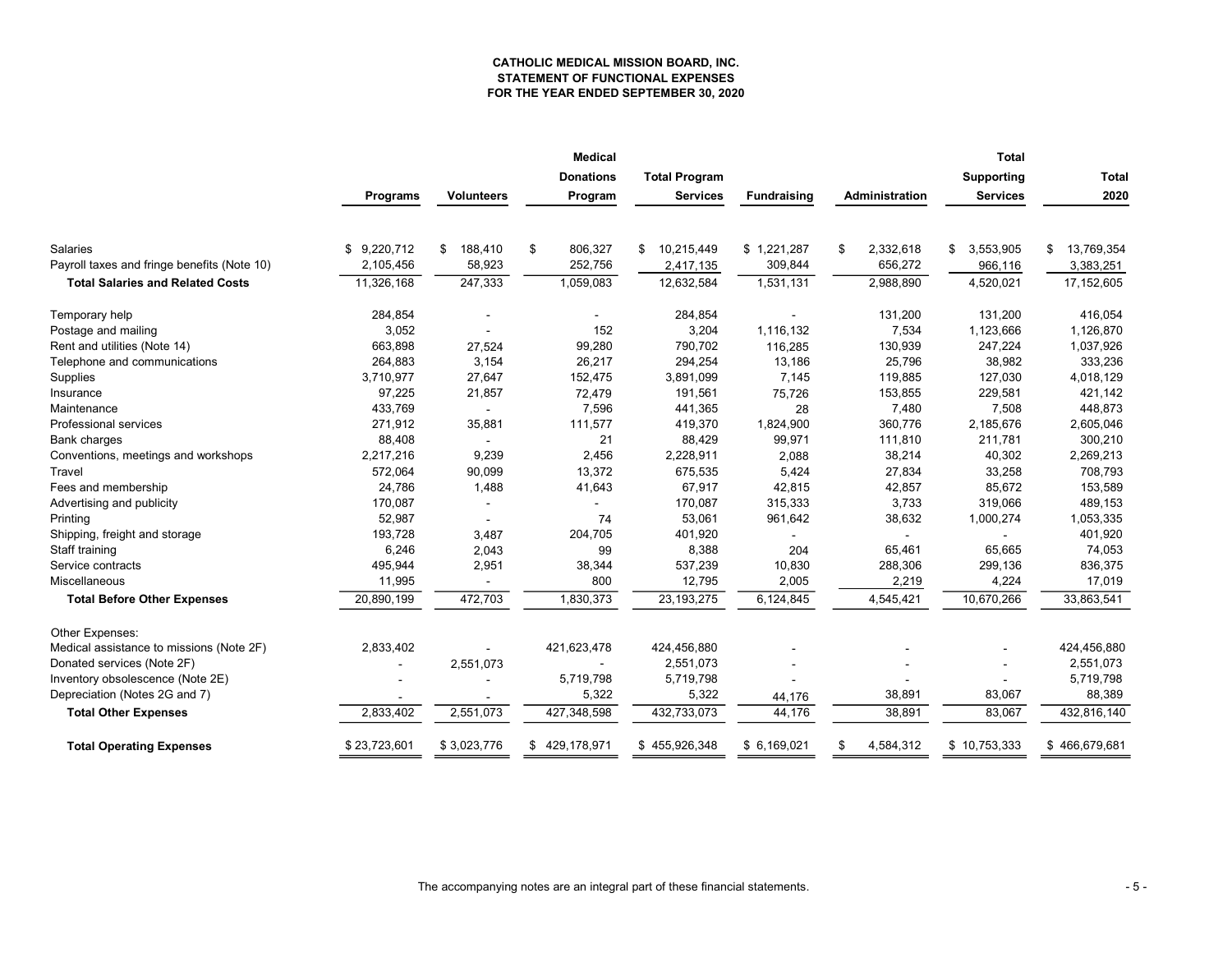## CATHOLIC MEDICAL MISSION BOARD, INC. STATEMENTS OF CASH FLOWS FOR THE YEARS ENDED SEPTEMBER 30, 2021 AND 2020

|                                                                          | 2021             | 2020            |
|--------------------------------------------------------------------------|------------------|-----------------|
| <b>CASH FLOWS FROM OPERATING ACTIVITIES:</b>                             |                  |                 |
| Change in net assets                                                     | \$<br>64,902,813 | \$<br>9,713,030 |
| Adjustments to reconcile change in net assets to net cash (used in)      |                  |                 |
| provided by operating activities:                                        |                  |                 |
| Depreciation                                                             | 107,764          | 88,389          |
| Increase in inventory (net of inventory obsolescence)                    | (56, 615, 862)   | (9,629,965)     |
| Realized gain on sale of investments and gift annuity investments        | (148,078)        | (27, 496)       |
| Unrealized gain on investments and gift annuity investments              | (5,245,070)      | (821, 972)      |
| Increase (decrease) in discount of charitable lead annuity trust         | (62, 252)        | (62, 251)       |
| Change in valuation of gift annuity payable                              | 23,409           | 7,693           |
| Change in valuation of charitable remainder annuity trust payable        | 17               | 117             |
| Deferred rent                                                            | (73, 892)        | (53, 930)       |
| Subtotal                                                                 | 2,888,849        | (786, 385)      |
| Changes in operating assets and liabilities:                             |                  |                 |
| (Increase) decrease in accrued interest and other receivables            | 40,542           | (67, 475)       |
| (Increase) decrease in contributions and pledges receivable              | 774,342          | (588, 998)      |
| Decrease in government grants receivable                                 | 273,446          | 559,609         |
| Decrease (increase) in prepaid expenses                                  | 38,060           | (40, 121)       |
| Decrease in beneficial interest in charitable lead annuity trust         | 547,525          | 547,525         |
| (Decrease) increase in accounts payable and accrued expenses             | (1,785,116)      | 1,053,201       |
| (Decrease) increase in refundable advances                               | (4,072,580)      | 4,141,980       |
| Increase (decrease) in deferred revenue                                  | 99,829           | (869, 829)      |
| Net cash (used in) provided by operating activities                      | (1, 195, 103)    | 3,949,507       |
| <b>CASH FLOWS FROM INVESTING ACTIVITIES:</b>                             |                  |                 |
| Proceeds from sale of marketable securities and gift annuity investments | 48,056           | 49,616          |
| Purchases of marketable securities and gift annuity investments          | (1,971,213)      |                 |
| Purchases of property and equipment                                      |                  | (68, 167)       |
| Net cash used in investing activities                                    | (1,923,157)      | (18, 551)       |
| <b>CASH FLOWS FROM FINANCING ACTIVITIES:</b>                             |                  |                 |
| Payment of gift annuity obligations                                      | (47, 373)        | (17, 983)       |
| Net cash used in financing activities                                    | (47, 373)        | (17, 983)       |
| NET (DECREASE) INCREASE IN CASH AND CASH EQUIVALENTS                     | (3, 165, 633)    | 3,912,973       |
| Cash and cash equivalents at beginning of year                           | 9,196,778        | 5,283,805       |
| CASH AND CASH EQUIVALENTS AT END OF YEAR                                 | \$<br>6,031,145  | \$<br>9,196,778 |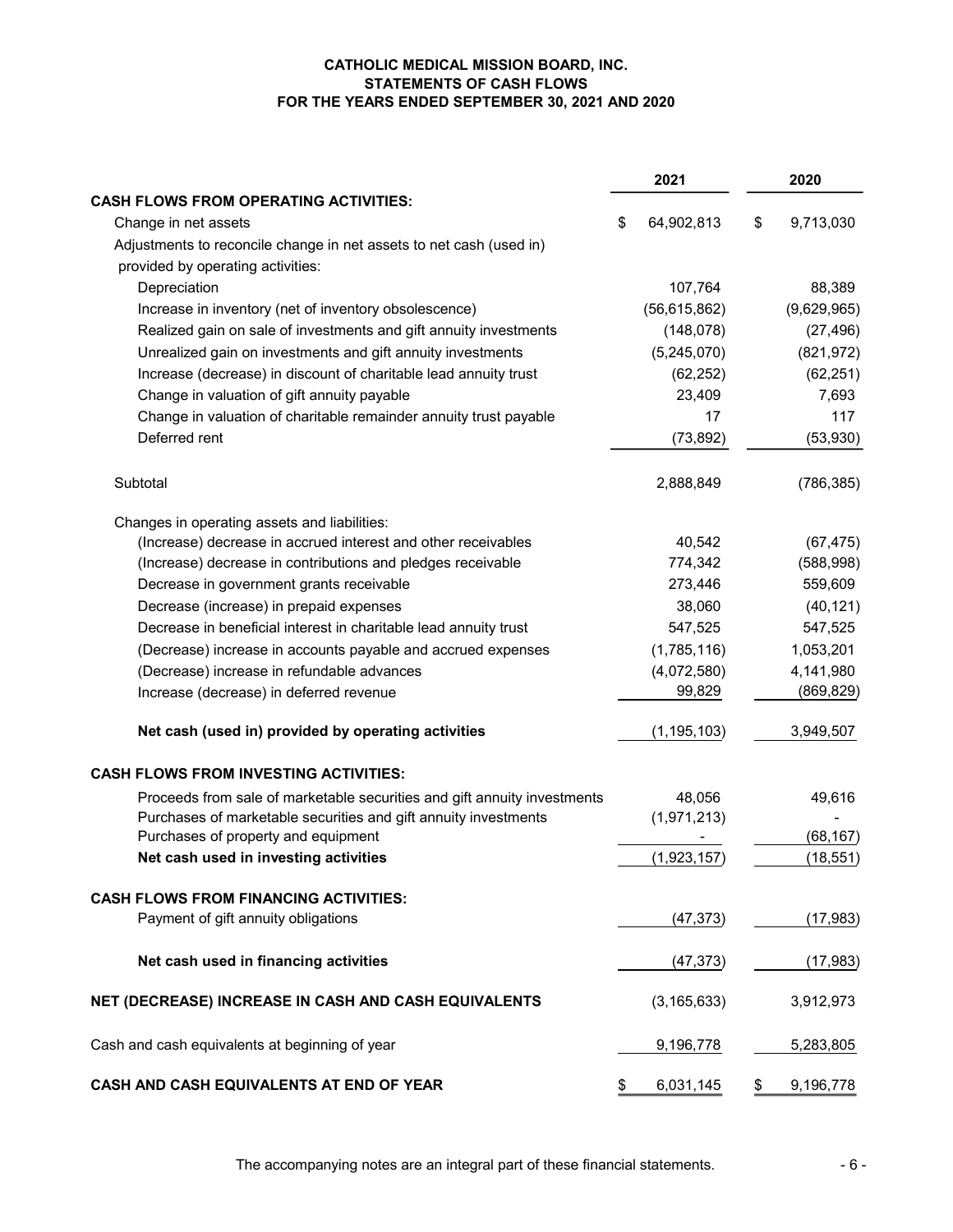## **NOTE 1 – ORGANIZATION**

The Catholic Medical Mission Board, Inc. (the "Organization" or "CMMB") was incorporated in New York in 1928 as a nonprofit corporation. CMMB delivers quality healthcare services and medicines to people in need throughout the world. The Organization builds sustainable healthcare programs that target leading causes of illness, suffering and death. The Organization strives to strengthen local capabilities through its programs. The healthcare programs provided include integrated management of childhood illness, primary healthcare and HIV and AIDS prevention, treatment of HIV-infected individuals, voluntary counseling and testing, improving access to medical services, training nurses and doctors in prevention, care and counseling.

The Organization ships medicines and supplies to local care providers in resource-poor countries. These medicines are dispensed and distributed free of charge. CMMB places doctors, nurses and other volunteers in locations where their professional expertise is urgently needed. The Organization also provides disaster relief to regions hit by natural or political catastrophes.

The Organization operates throughout the world and maintains offices in New York, Haiti, Kenya, Peru, South Sudan and Zambia.

The Organization is exempt from federal and state income taxes under Section 501(c)(3) of the Internal Revenue Code and similar state provisions.

## **NOTE 2 – SUMMARY OF SIGNIFICANT ACCOUNTING POLICIES**

- **A.** *Basis of accounting*The Organization prepares its financial statements on the accrual basis of accounting. The Organization adheres to accounting principles generally accepted in the United States of America ("U.S. GAAP").
- **B.** *Basis of presentation*The Organization classifies its support depending upon the absence or existence of donor-imposed restrictions or stipulations:
	- Without donor restrictions This is support which can be used for any legal purpose, over which the Board of Directors has discretionary control.
	- With donor restrictions This represents net assets subject to donor-imposed restriction that specifies the use of the support and is satisfied either through the passage of time or by the Organization's actions and permits the Organization to use or expend part of the support. When a donor-imposed restriction expires (that is, when a stipulated time restriction ends, or a purpose restriction is accomplished), net assets with donor restrictions are reclassified to net assets without donor restrictions and reported in the statements of activities as net assets released from donor restrictions.
- **C.** *Cash and cash equivalents* For purposes of the statements of cash flows, the Organization considers all highly liquid debt instruments purchased with original maturities of three months or less to be cash equivalents.
- **D.** *Investments* Investments in marketable securities and gift annuity investments are stated at fair market value as discussed further at Note 2O. Unrealized and realized gains and losses and investment income are reported in the statements of activities as increases or decreases in net assets without donor restrictions.
- **E.** *Inventory* Purchased inventory is stated at the lower of cost or net realizable value, and donated inventory is generally stated at wholesale acquisition cost which approximates fair value as discussed further at Note 2F.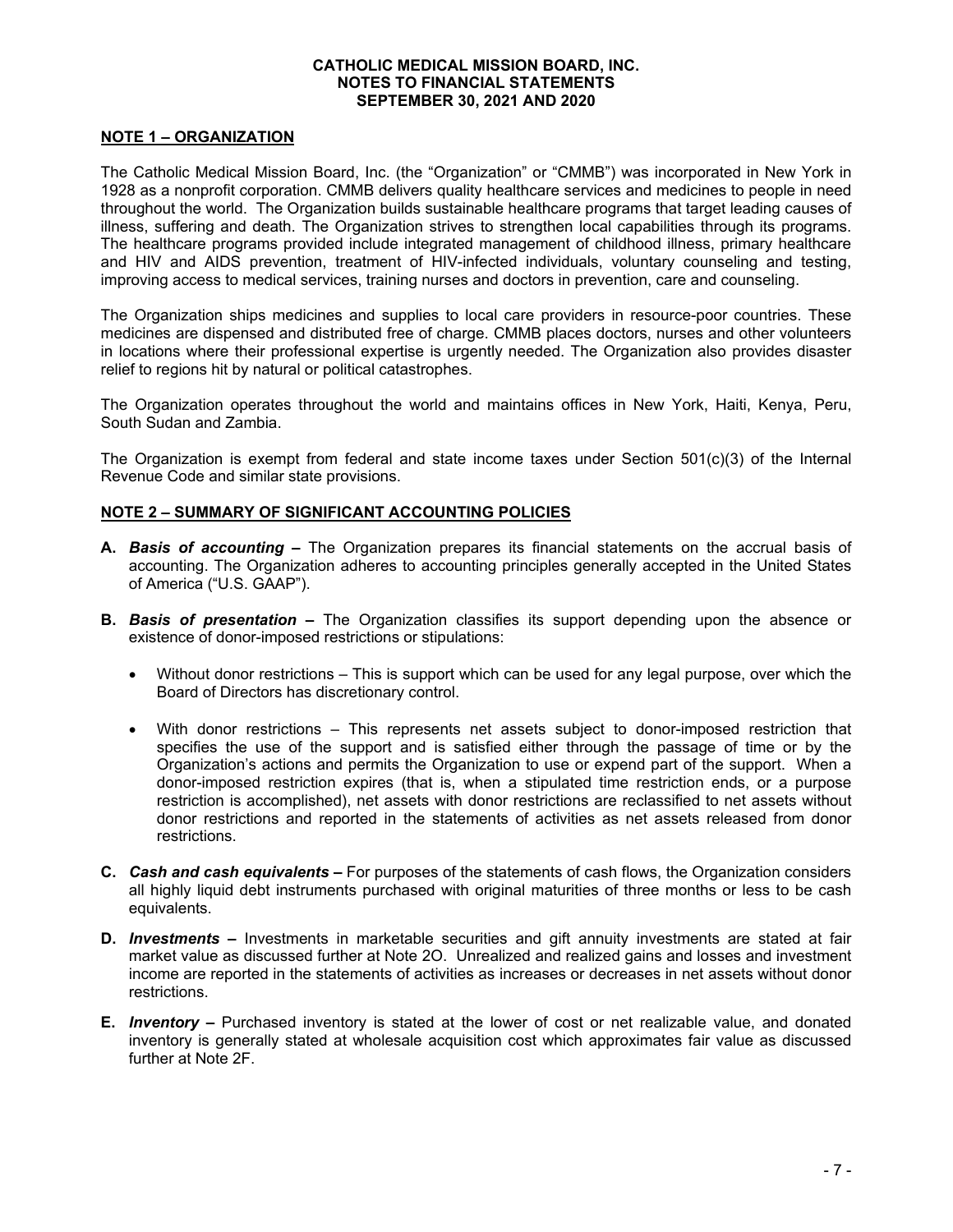## **NOTE 2 – SUMMARY OF SIGNIFICANT ACCOUNTING POLICIES (Continued)**

**F.** *Donated pharmaceuticals, equipment, supplies and services –* In accordance with U.S. GAAP, industry standards and guidelines established by Partnership for Quality Medical Donations, ("PQMD") donated pharmaceuticals, equipment, supplies and services are recognized in the financial statements on the date received at their estimated fair market value. The Organization's management estimates the fair value of donated pharmaceuticals on the basis of the wholesale acquisition costs listed in professional reference materials primarily, Thomson Reuters "Red Book" which is an industry recognized drug and pricing reference guide for the pharmaceutical industry in the United States. The wholesale acquisition cost is the approximate selling value of the pharmaceuticals in their principal exit market considering the condition and utility for use at the time the pharmaceuticals are donated. The fair values of donated equipment and supplies are estimated on the basis of prices listed in online reference materials and provided by manufacturers. CMMB's policy is to distribute the donated pharmaceuticals, equipment and supplies as soon as they are available for use or distribution. However, if the donated pharmaceuticals, equipment and supplies are not distributed, they are reflected as inventory and not expensed until released from CMMB's inventory. For the years ended September 30, 2021 and 2020, the Organization received donated pharmaceuticals, equipment and supplies of approximately \$370,000,000 and \$437,000,000, respectively. For the years ended September 30, 2021 and 2020, the Organization had obsolescence of inventory of approximately \$12,900,000 and \$5,700,000, respectively, due to the expiration of products prior to distribution.

The Organization also received donated services provided by licensed professionals as follows:

|                        | September 30, |       |
|------------------------|---------------|-------|
|                        | 2021          | 2020  |
|                        | Days          | Davs  |
|                        |               |       |
| Licensed professionals | 2.044         | 5,018 |

Donated services are recognized only if such services enhance or create nonfinancial assets or require specialized skills, are provided by individuals possessing those skills, and would typically need to be purchased, if not provided by donation. The total estimated fair market value of the licensed professionals donated services, determined using the rates published by the United States Bureau of Labor Statistics from the most recent year, for the years ended September 30, 2021 and 2020 was approximately \$772,000 and \$2,600,000, respectively, which was recorded in the accompanying statements of activities, as these services meet the aforementioned criteria.

- **G.** *Property and equipment* Property and equipment is stated at cost less accumulated depreciation. These amounts do not purport to represent replacement or realizable values. Depreciation is computed on the straight-line basis over the estimated useful lives of the assets, which range from five to fifty years. The Organization capitalizes property and equipment with a cost of \$5,000 or more and a useful life greater than one year. Certain purchases of equipment are expensed by the Organization rather than capitalized because the cost of these items was reimbursed by governmental funding sources where the contractual agreement specifies that title to these assets rest with the governmental funding source rather than the Organization.
- **H.** *Allowance for uncollectible accounts* The Organization evaluates the need for an allowance for uncollectible accounts based on a combination of factors such as management's assessment of the creditworthiness of its donors and funders, a review of individual accounts outstanding, aged basis of the receivables, current economic conditions and historical experience. An allowance of \$87,231 and \$185,998 for uncollectible accounts was considered necessary at September 30, 2021 and 2020, respectively.
- **I.** *Deferred revenue* Deferred revenue represents funding received in advance of program services being provided by the Organization.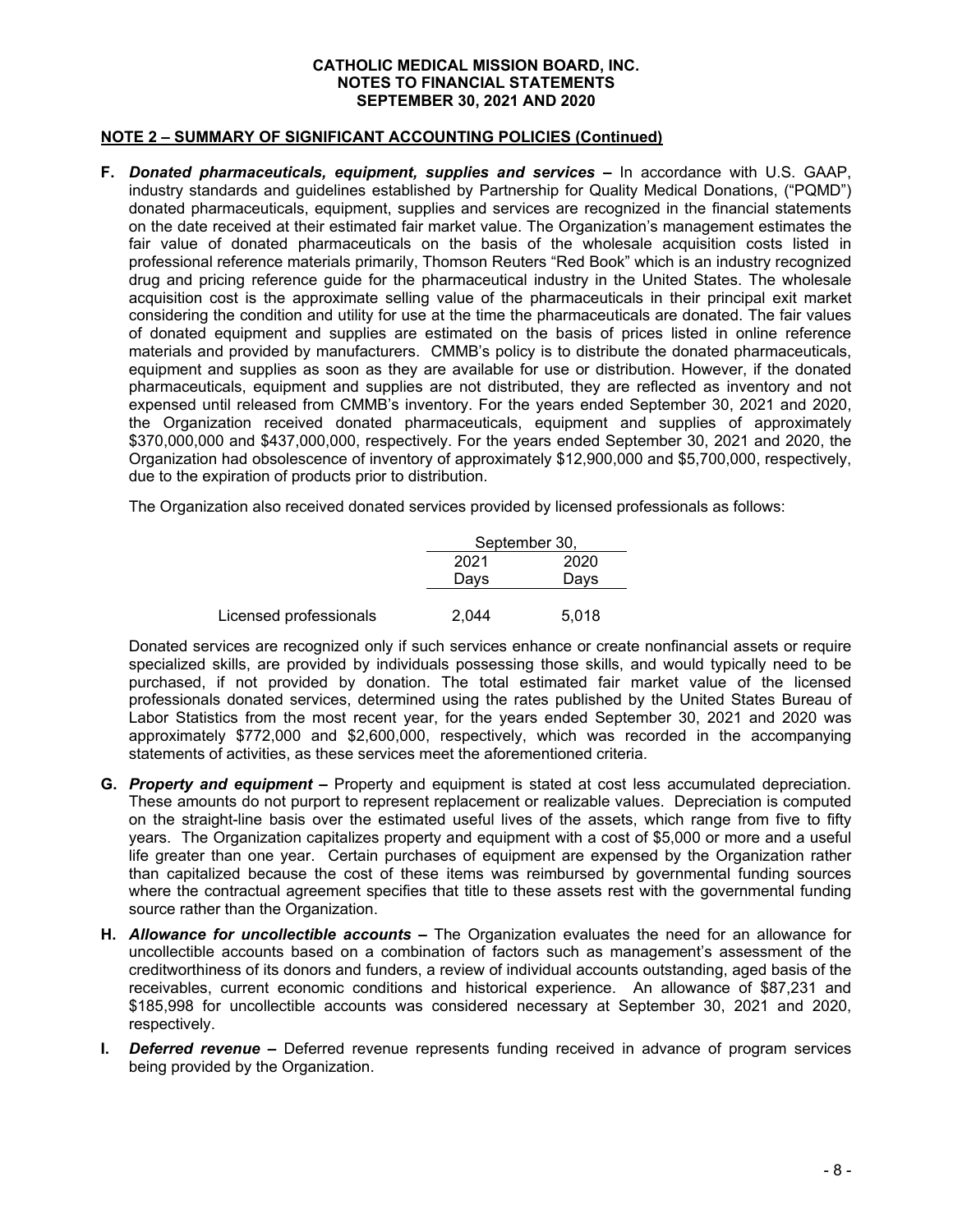## **NOTE 2 – SUMMARY OF SIGNIFICANT ACCOUNTING POLICIES (Continued)**

- **J.** *Deferred rent* The Organization leases real property under an operating lease. Since the rent payments increase over time, the Organization records an adjustment to rent expense to reflect its straight-lining policy. Straight-lining of rent gives rise to a timing difference that is reflected in the accompanying statements of financial position. As of September 30, 2021 and 2020, such deferral amounted to \$126,581 and \$200,473, respectively.
- **K.** *Government grants* Government grants are recognized as revenue when the expenses authorized under the contracts are incurred. Pursuant to the Organization's contractual relationships with certain governmental funding sources, outside governmental agencies have the right to examine the books and records of the Organization involving transactions relating to these contracts. Government grants are accounted under ASU 2018-08. Multi-year governmental contracts included under government grants are renewable by the Organization annually at the discretion of the funder and as such no future funding under the government grants for the year ending September 30, 2022 have been disclosed.
- **L.** *Use of estimates* In preparing the financial statements in conformity with U.S. GAAP, the Organization makes estimates and assumptions that affect the reported amounts of assets and liabilities and disclosures at the date of the financial statements and the reported amounts of support and expenses during the reporting period. Actual results could differ from those estimates.
- **M.** *Gift annuity program* The Organization has a gift annuity program whereby it receives contributions from participating donors. Under the arrangement, the Organization agrees to pay certain sums to the donors at prescribed intervals over the lives of the donors or other beneficiaries. The assets received are recorded at their fair value and the related liability is recorded as an annuity obligation at the present value of the estimated future payments to be distributed by the Organization, based on expected mortality and a discount rate. The amount of contribution to the Organization is the difference between the asset and the computed liability.
- **N.** *Functional allocation of expenses* The cost of providing the various program and supporting services has been summarized on a functional basis in the statements of functional expenses. Accordingly, expenses that are not directly charged to a specific program, grant, or supporting service are allocated among programs and supporting services. The expenses that are allocated include occupancy, telephone, insurance, payroll taxes, and benefits, which are allocated on the basis of headcount.
- **O.** *Fair value measurements of financial instruments* Fair value measurements are based on the price that would be received to sell an asset or paid to transfer a liability in an orderly transaction between market participants at the measurement date. In order to increase consistency and comparability in fair value measurements, a fair value hierarchy prioritizes observable and unobservable inputs used to measure fair value into three levels, as described in Note 4.
- **P.** *Investment spending policy* The Organization's Board has authorized a policy to invest in accordance with sound investment practices that emphasize long-term investment fundamentals. The objective of this is to maximize long-term returns consistent with prudent levels of risk. Investment returns earned are expected to provide adequate funds to sufficiently support designated needs and preserve or enhance the real value of the investments. In establishing the investment objectives, the Organization has taken into account the time horizon available for the investment, the nature of the investment, and other factors that affect the Organization's risk tolerance. Accordingly, the investment objective is a balanced approach that emphasizes a stable, moderate level of appreciation over the long-term, net of investment costs and spending. Investments are expected to meet or exceed the return of the policy benchmark over a market cycle, expected to be a three to five-year time period. In 2014, the Organization's Board designated the investments as a Board designated fund. For the initial five years, the earnings are to be reinvested in the fund. After the initial five-year period, beginning in 2019, earnings used for operations are calculated annually at 4% of the rolling fair market value of the fund over a three-year period. The board designated fund activities are further described in Note 12.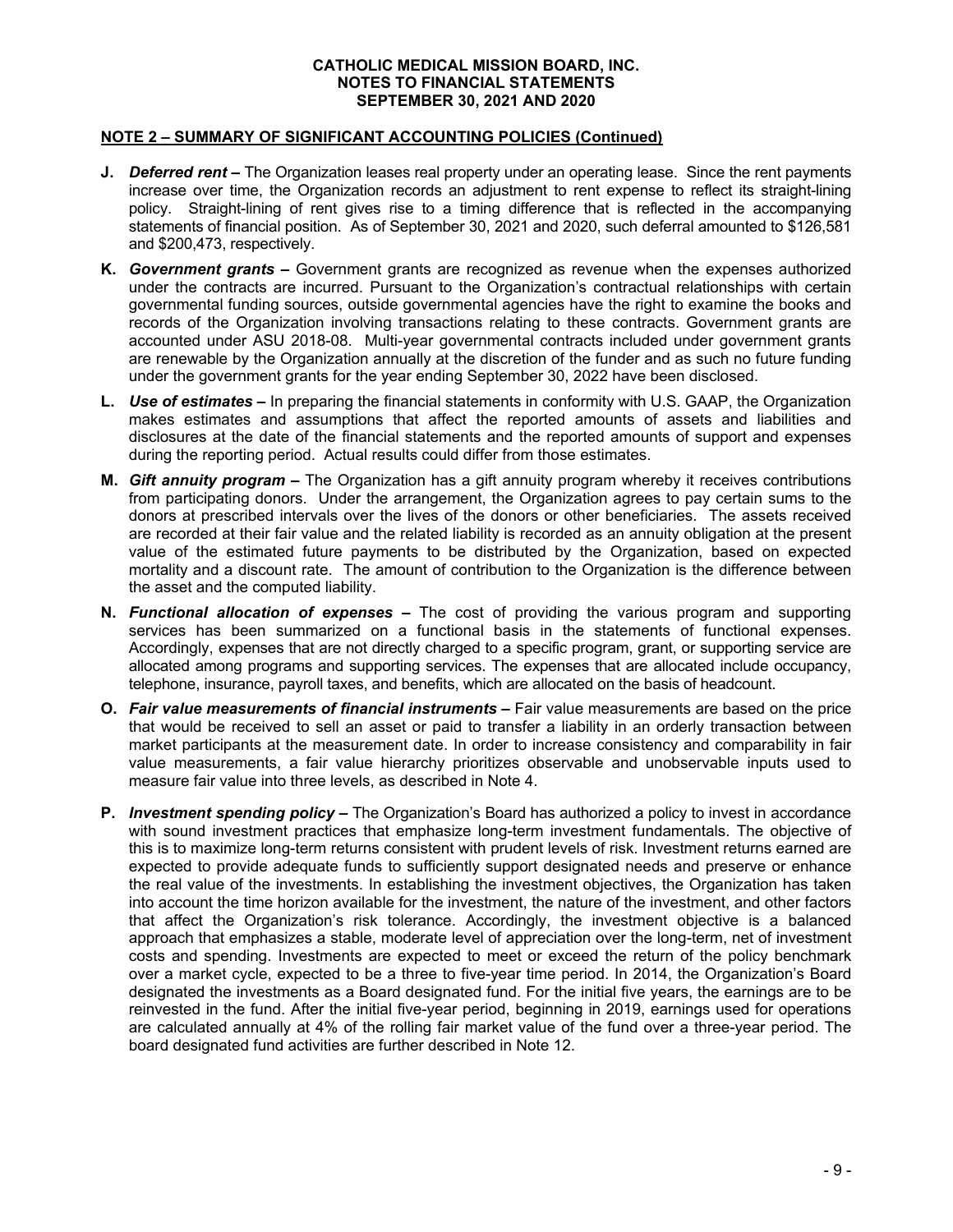## **NOTE 2 – SUMMARY OF SIGNIFICANT ACCOUNTING POLICIES (Continued)**

**Q.** *Recent Accounting Pronouncements* – FASB Accounting Standards Update ("ASU") 2014-09, Revenue from Contracts with Customers (Topic 606) was adopted by the Organization as of October 1, 2020. The core guidance in ASU 2014-09 is to recognize revenue to depict the transfer of services to customers in an amount that reflects the consideration to which the entity expects to be entitled in exchange for those services. The effects of applying ASU 2014-09 had no impact on the way the Organization was recognizing revenue and therefore, no adjustment was made to the financial statements as previously reported.

## **NOTE 3 – LIQUIDITY AND AVAILABILITY**

The Organization regularly monitors liquidity required to meet its operating needs and other contractual commitments, while also striving to maximize the investment of its available funds. The Organization has various sources of liquidity at its disposal, including cash and cash equivalents, accounts receivable and a board designated fund.

In addition to financial assets available to meet general expenditures over the next 12 months, the Organization operates with a balanced budget and anticipates collecting sufficient revenue to cover general expenditures not covered by donor-restricted resources.

The following table shows the total financial assets held by the Organization and the amounts of those financial assets that could readily be made available within one year of the statements of financial position date to meet general expenditures as of September 30:

|                                                                          | 2021            |    | 2020        |
|--------------------------------------------------------------------------|-----------------|----|-------------|
| Cash and cash equivalents                                                | \$<br>6,031,145 | \$ | 9,196,778   |
| Accrued interest and other receivables                                   | 353,608         |    | 394,150     |
| Contributions and pledges receivable due within one year                 | 986,241         |    | 1,760,583   |
| Beneficial interest in charitable lead annuity trust due within one year | 547,525         |    | 547,525     |
| Government grants receivable, net                                        | 693,114         |    | 966,560     |
| Investments, net of board designated funds                               | 5,118,264       |    | 3,097,076   |
| Net assets with donor restrictions                                       | (7,628,777)     |    | (8,042,326) |
|                                                                          | \$<br>6.101.120 | S  | 7,920,346   |

The Organization also has Board Designated funds of approximately \$24.8 and \$20.3 million as of September 30, 2021 and 2020, respectively. The Board has the ability to release these funds upon its discretion as needed.

### **NOTE 4 – INVESTMENTS AND FAIR VALUE MEASUREMENTS**

Fair value measurements are based on the price that would be received to sell an asset or paid to transfer a liability in an orderly transaction between market participants at the measurement date. In order to increase consistency and comparability in fair value measurements, a fair value hierarchy prioritizes observable and unobservable inputs used to measure fair value into three levels, as described below:

Level 1: Valuations based on quoted price (unadjusted) in an active market that are accessible at the measurement date for identical assets or liabilities. The fair value hierarchy gives the highest priority to Level 1 inputs.

Level 2: Valuations based on observable inputs other than Level 1 prices such as quoted prices for similar assets or liabilities; quoted prices in inactive markets; or model-derived valuations in which all significant inputs are observable or can be derived principally from or corroborated with observable market data.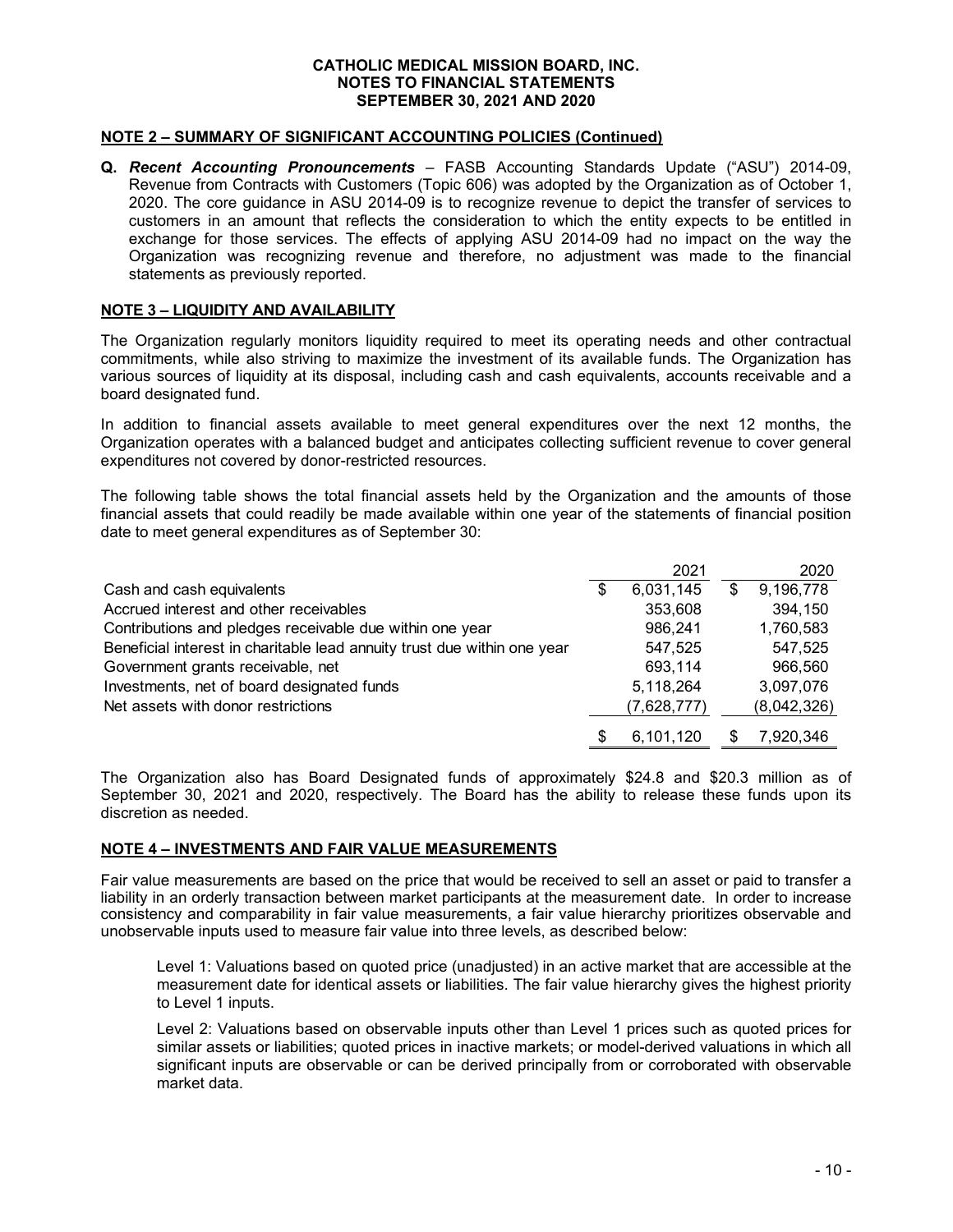## **NOTE 4 – INVESTMENTS AND FAIR VALUE MEASUREMENTS (CONTINUED)**

Level 3: Valuations based on unobservable inputs are used when little or no market data exists. The fair value hierarchy gives lowest priority to Level 3 inputs.

In determining fair value, the Organization utilizes valuation techniques that maximize the use of observable inputs and minimize the use of unobservable inputs to the extent possible in its assessment of fair value.

Financial assets carried at fair value at September 30, 2021 are classified in the table as follows:

|                                                                                             |               | Level 1   |    | Level 2                             |    | Total                               |
|---------------------------------------------------------------------------------------------|---------------|-----------|----|-------------------------------------|----|-------------------------------------|
| Investments:<br><b>Treasury Bills</b>                                                       |               |           |    |                                     |    |                                     |
|                                                                                             | \$            | 7,053,339 | \$ |                                     | \$ | 7,053,339                           |
| <b>Mutual Funds</b><br>Growth Funds<br><b>Inflation Funds</b><br><b>Deflation Funds</b>     |               |           |    | 9,104,172<br>2,692,145<br>2,333,748 |    | 9,104,172<br>2,692,145<br>2,333,748 |
| Subtotal                                                                                    | \$            | 7,053,339 | S  | 14,130,065                          |    | 21,183,404                          |
| Alternative<br>investments<br>valued<br>at net<br>asset value per share practical expedient |               |           |    |                                     |    | 8,744,741                           |
| Total Assets Carried at Fair Value                                                          |               |           |    |                                     |    | 29,928,145                          |
| Gift annuity investments:<br>Mutual funds                                                   |               |           |    |                                     |    |                                     |
| Large Cap Equities                                                                          | \$            | 1,721,072 | \$ |                                     | \$ | 1,721,072                           |
| <b>International Equities</b>                                                               |               | 1,025,689 |    |                                     |    | 1,025,689                           |
| <b>Diversified</b>                                                                          |               | 95,600    |    |                                     |    | 95,600                              |
| <b>Fixed Income</b>                                                                         |               | 1,425,534 |    |                                     |    | 1,425,534                           |
| <b>REIT</b>                                                                                 |               | 78,230    |    |                                     |    | 78,230                              |
| Fixed income<br>U.S. Corporate Bonds                                                        |               |           |    | 338,439                             |    | 338,439                             |
| Total gift annuity investments                                                              | $\frac{1}{2}$ | 4,346,125 | \$ | 338,439                             | S  | 4,684,564                           |

Financial assets carried at fair value at September 30, 2020 are classified in the table as follows:

|                                                                                             | Level 1                | Level 2                             | Total                               |
|---------------------------------------------------------------------------------------------|------------------------|-------------------------------------|-------------------------------------|
| Investments:<br><b>Treasury Bills</b><br>Mutual Funds                                       | \$<br>3,512,597        | \$<br>۰                             | \$<br>3,512,597                     |
| <b>Growth Funds</b><br>Inflation Funds<br>Deflation Funds                                   |                        | 6,269,325<br>1,904,331<br>5,019,041 | 6,269,325<br>1,904,331<br>5,019,041 |
| Subtotal                                                                                    | \$<br><u>3,512,597</u> | \$<br><u>13,192,697</u>             | 16,705,294                          |
| investments<br>Alternative<br>valued<br>at net<br>asset value per share practical expedient |                        |                                     | 6,651,932                           |
| Total Assets Carried at Fair Value                                                          |                        |                                     | <u>23,357,226</u>                   |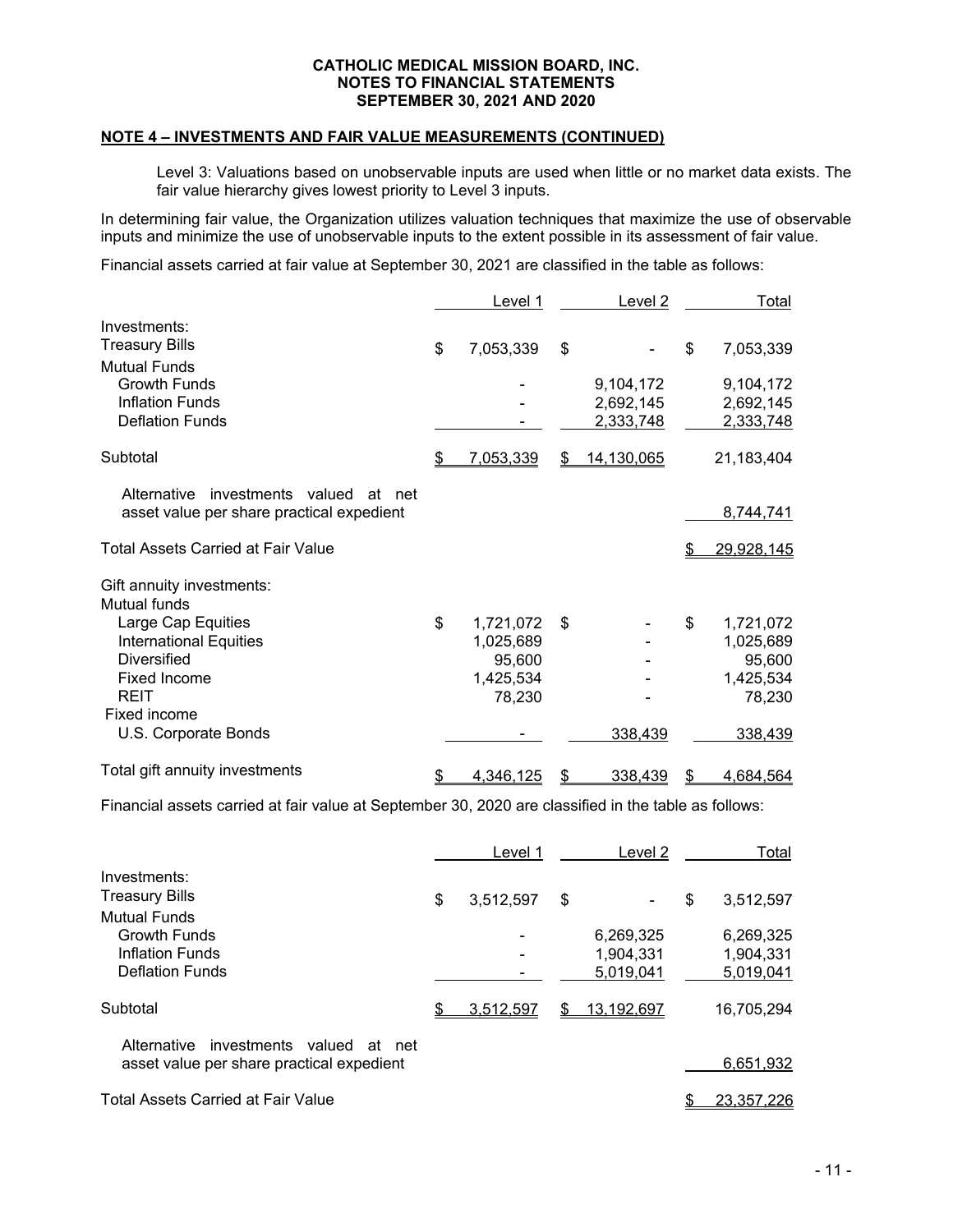## **NOTE 4 – INVESTMENTS AND FAIR VALUE MEASUREMENTS (CONTINUED)**

| Gift annuity investments:      |                 |                      |   |           |
|--------------------------------|-----------------|----------------------|---|-----------|
| <b>Mutual funds</b>            |                 |                      |   |           |
| Large Cap Equities             | \$<br>1,278,224 | \$<br>$\blacksquare$ | S | 1,278,224 |
| <b>International Equities</b>  | 722,930         |                      |   | 722,930   |
| <b>Diversified</b>             | 171,128         |                      |   | 171,128   |
| Fixed Income                   | 1,320,133       |                      |   | 1,320,133 |
| Fixed income                   |                 |                      |   |           |
| U.S. Corporate Bonds           |                 | 446.763              |   | 446,763   |
| Total gift annuity investments | 3,492,415       | 446.763              |   | 3,939,178 |
|                                |                 |                      |   |           |

Investments in treasury bills and mutual funds are valued using real-time quotes or market prices for similar funds in active markets (Levels 1 and 2). Growth Funds, Inflation Funds, Deflation Funds and Corporate Bonds are designated as Level 2 instruments and valuations are obtained from readily available pricing sources for comparable instruments (credit risk/grade, maturities, etc.). The Organization holds Level 2 instruments and alternative investments valued at net asset value per share with Ascension Investments as of September 30, 2021 and 2020. There are no redemption restrictions or unfunded commitments on the investments.

Investments are subject to market volatility that could substantially change their carrying value in the near term. The investment return and its classification in the statements of activities for the years ended September 30, 2021 and 2020 are as follows:

|                                                                                                         | 2021                    | 2020                       |
|---------------------------------------------------------------------------------------------------------|-------------------------|----------------------------|
| Dividends and interest<br>Realized gain (loss) on sale of investments<br>Unrealized gain on investments | -271<br>76<br>4,570,919 | 456<br>(2, 100)<br>623.252 |
| Less: Investment fees                                                                                   | (50.000)                | (50,000)                   |
| Total                                                                                                   | 4.521.266               | 571.608                    |

For each of the years ended September 30, 2021 and 2020, investment fees amounted to \$50,000.

## **NOTE 5 – CONTRIBUTIONS AND PLEDGES RECEIVABLE**

At September 30, 2021 and 2020, contributions and pledges receivable consist of:

|                            | 2021       | 2020             |
|----------------------------|------------|------------------|
| Various individual pledges | 348.378 \$ | 406.714          |
| Contributions              | 637.863    | 1.353.869        |
| Total                      | 986.241    | <u>1,760,583</u> |

All contributions and pledges receivable as of September 30, 2021, are expected to be collected during the year ending September 30, 2022.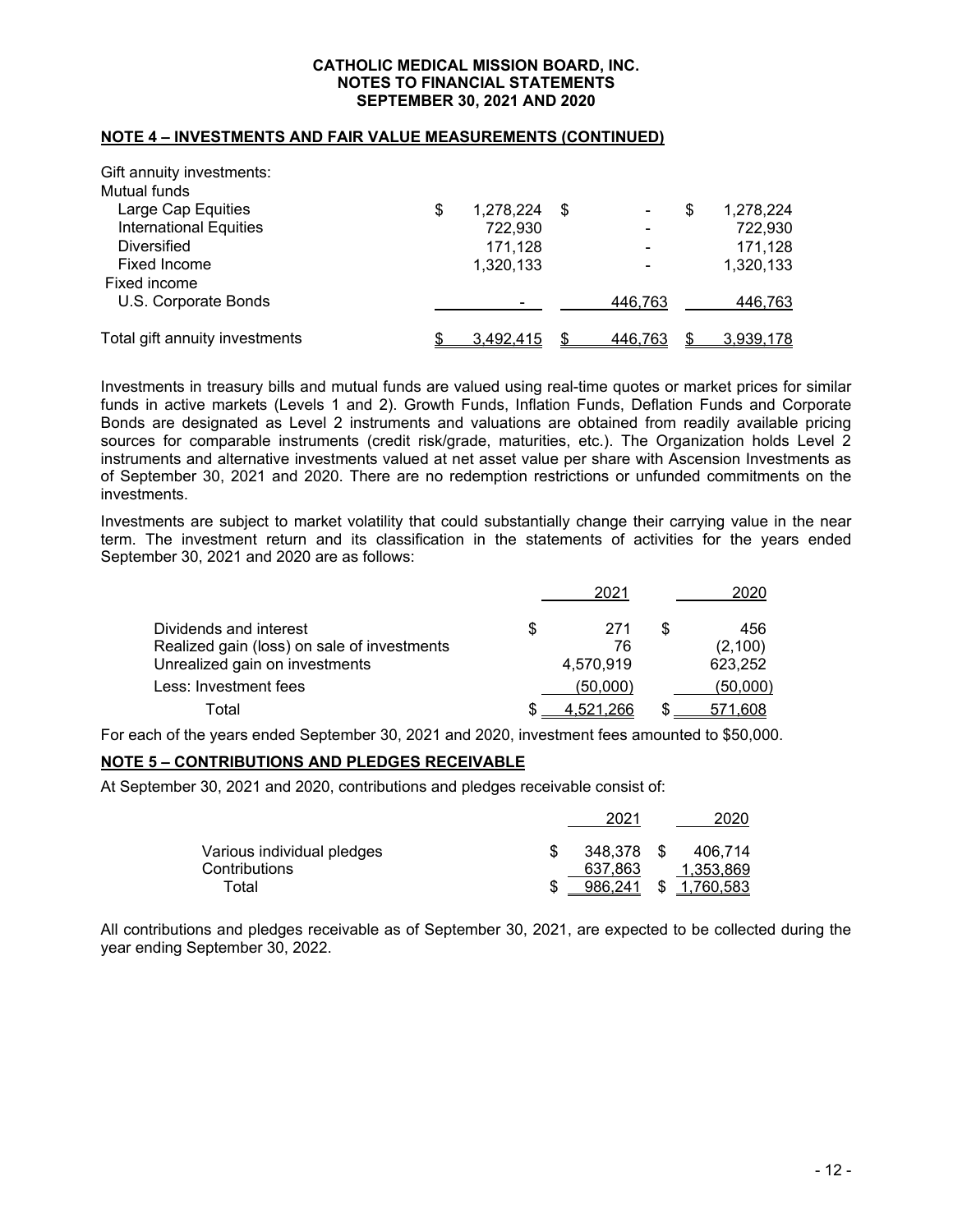## **NOTE 6 – BENEFICIAL INTEREST IN CHARITABLE LEAD ANNUITY TRUST**

During the year ended September 30, 2019, the Organization was named a beneficiary in a charitable lead annuity trust totaling approximately \$5,500,000, to be paid over 10 years. The Organization determined the discount factor of 2.7%, which represents a risk adjusted market rate on U.S. Treasury securities. The amounts expected to be collected are restricted due to time only and can be used for general operations and are due as follows as of September 30:

|                                             | 2021          | 2020         |
|---------------------------------------------|---------------|--------------|
| Amount due in less than one year            | \$<br>547,525 | 547,525<br>S |
| Amount due from one to five years           | 2,737,625     | 2,737,625    |
| Thereafter                                  | 616,337       | 1,163,862    |
|                                             | 3,901,487     | 4,449,012    |
| Less: Unamortized discount to present value | (484, 081)    | (546,333)    |
| Total                                       | 3,417,406     | \$3,902,679  |

## **NOTE 7 – PROPERTY AND EQUIPMENT**

Property and equipment consist of the following at September 30:

|                                   | 2021                 | 2020         |
|-----------------------------------|----------------------|--------------|
| Land                              | \$<br>39,900 \$      | 39,900       |
| Warehouse                         | 346,344              | 346,344      |
| Warehouse improvements            | 557,182              | 557,182      |
| Warehouse equipment               | 72,360               | 72,360       |
| Computer equipment                | 289,048              | 289,048      |
| Leasehold Improvements            | 195,559              | 195,559      |
| Total property and equipment      | 1,500,393            | 1,500,393    |
| Less: accumulated depreciation    | (1,321,783)          | 1,214,019)   |
| Total property and equipment, net | \$<br><u>178,610</u> | 286,374<br>S |

Depreciation expense amounted to \$107,764 and \$88,389 for the years ended September 30, 2021 and 2020, respectively.

## **NOTE 8 – REFUNDABLE ADVANCES**

- A. The Organization obtained a \$741,980 loan under the Paycheck Protection Program ("PPP") administered by a Small Business Administration (SBA) approved partner. The Organization was eligible for loan forgiveness of up to 100% of the loan, upon meeting certain requirements. The Organization had initially recorded the loan as a refundable advance in accordance with the guidance for conditional contributions when there is no longer a measurable performance or other barrier and a right of return of the PPP loan or when such conditions are explicitly waived. The loan was forgiven in May 2021, and contribution revenue was recorded for the year ended September 30, 2021. No contribution revenue had been recorded for the year ended September 30, 2020.
- B. During the year ended September 30, 2020, the Organization received a conditional contribution in the amount of \$10,000,000. The grant is subject to various milestones being met. Of the total conditional grant, \$3,400,000 was received during fiscal 2020, and was included in the statement of financial position as refundable advances. During fiscal 2021, the majority of this amount was spent down and recognized as revenue and \$69,400 remains as a refundable advance as of September 30, 2021. No additional funds were received during fiscal year 2021. In November 2021, the Organization received an additional \$3.3 million and is subject to the various milestones being met as already disclosed.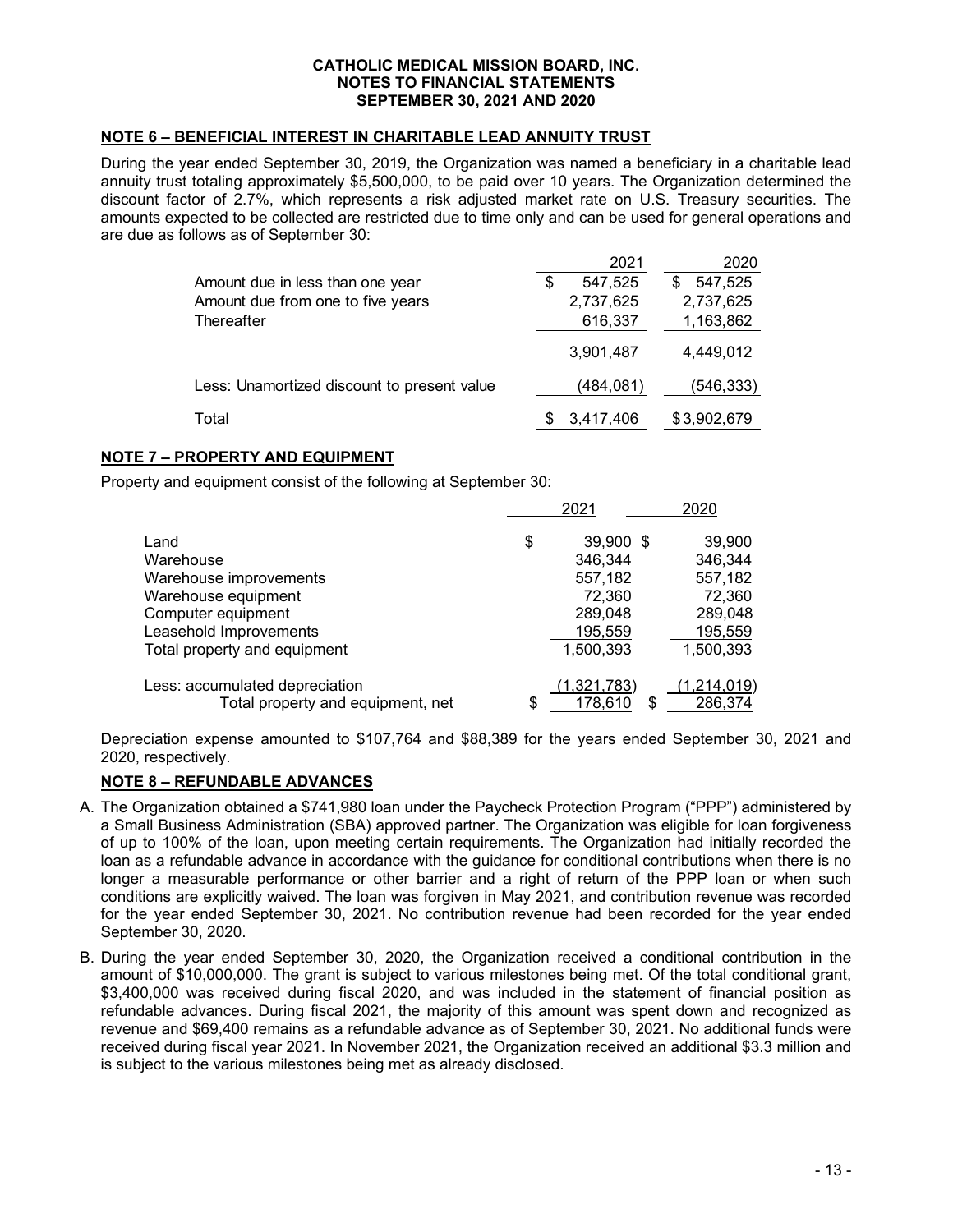## **NOTE 9 – GIFT ANNUITY PROGRAM**

The Organization has a gift annuity program whereby donors transfer assets to the Organization, and the donor or specified beneficiaries receive fixed payments for the remainder of their lifetimes. A number of factors, including the amount placed in the gift annuity and the age of the donor or beneficiary, determine the amount of the fixed payment to the donor or beneficiary. Amounts received from donors are allocated between contribution support and gift annuity payable based on a predetermined formula. Contribution revenue amounted to \$85,864 and \$109,901 for the years ended September 30, 2021 and 2020, respectively.

Gift annuity program investment return is included in the accompanying statements of activities for the years ended September 30, 2021 and 2020, and is summarized below:

|                                                   | 2021     | 2020     |
|---------------------------------------------------|----------|----------|
| Dividends and interest                            | 15.040   | 22.525   |
| Realized gain on sale of gift annuity investments | 148.002  | 29.596   |
| Unrealized gain on gift annuity investments       | 588.516  | 198.720  |
| Less: Investment fees                             | (39,268) | (35,635) |
| Total                                             | 712.290  | 215.206  |

For the years ended September 30, 2021 and 2020, investment fees amounted to \$39,268 and \$35,635, respectively.

## **NOTE 10 – RETIREMENT PLAN**

The Organization sponsors a savings plan under Section 401(k) of the Internal Revenue Code called the Catholic Medical Mission Board, Inc. 401(k) Savings Plan (the "401(k) Plan"). The 401(k) Plan allows eligible employees to contribute up to 20% of their compensation on a pre-tax basis, subject to an annual limitation per employee. The Organization contributes up to one-half of the first 6% of annual eligible compensation of employees participating.

The Organization also has the option of making a discretionary contribution to the 401(k) Plan. For the years ended September 30, 2021 and 2020, the Organization contributed \$449,955 and \$426,223, respectively, to the 401(k) Plan.

## **NOTE 11 – NET ASSETS WITH DONOR RESTRICTIONS**

The net assets with donor restrictions consist of the following at September 30:

|                                            | 2021            |    | 2020      |
|--------------------------------------------|-----------------|----|-----------|
| Haiti grants                               | \$<br>1,348,783 | \$ | 1,196,847 |
| Country level health related training      | 46,303          |    | 68,175    |
| Medical Volunteer Program restricted funds | 258,011         |    | 239,942   |
| <b>Medical Donations Program</b>           | 156,353         |    | 300,823   |
| Disaster Relief                            | 421,171         |    | 365,823   |
| Peru Grants                                | 463,637         |    | 265,051   |
| Zambia Grants                              | 394,908         |    | 663,244   |
| Kenya Grants                               | 3,908           |    | 68,727    |
| South Sudan Grants                         | 335,547         |    | 268,285   |
| Sudan                                      | 205,109         |    | 122,556   |
| <b>Children and Mothers Partnerships</b>   | 102,892         |    | 113,740   |
| <b>Beneficial interest</b>                 | 3,417,416       |    | 3,902,679 |
| Other                                      | 593,284         |    | 522,717   |
|                                            | \$<br>7,747,322 | \$ | 8,098,609 |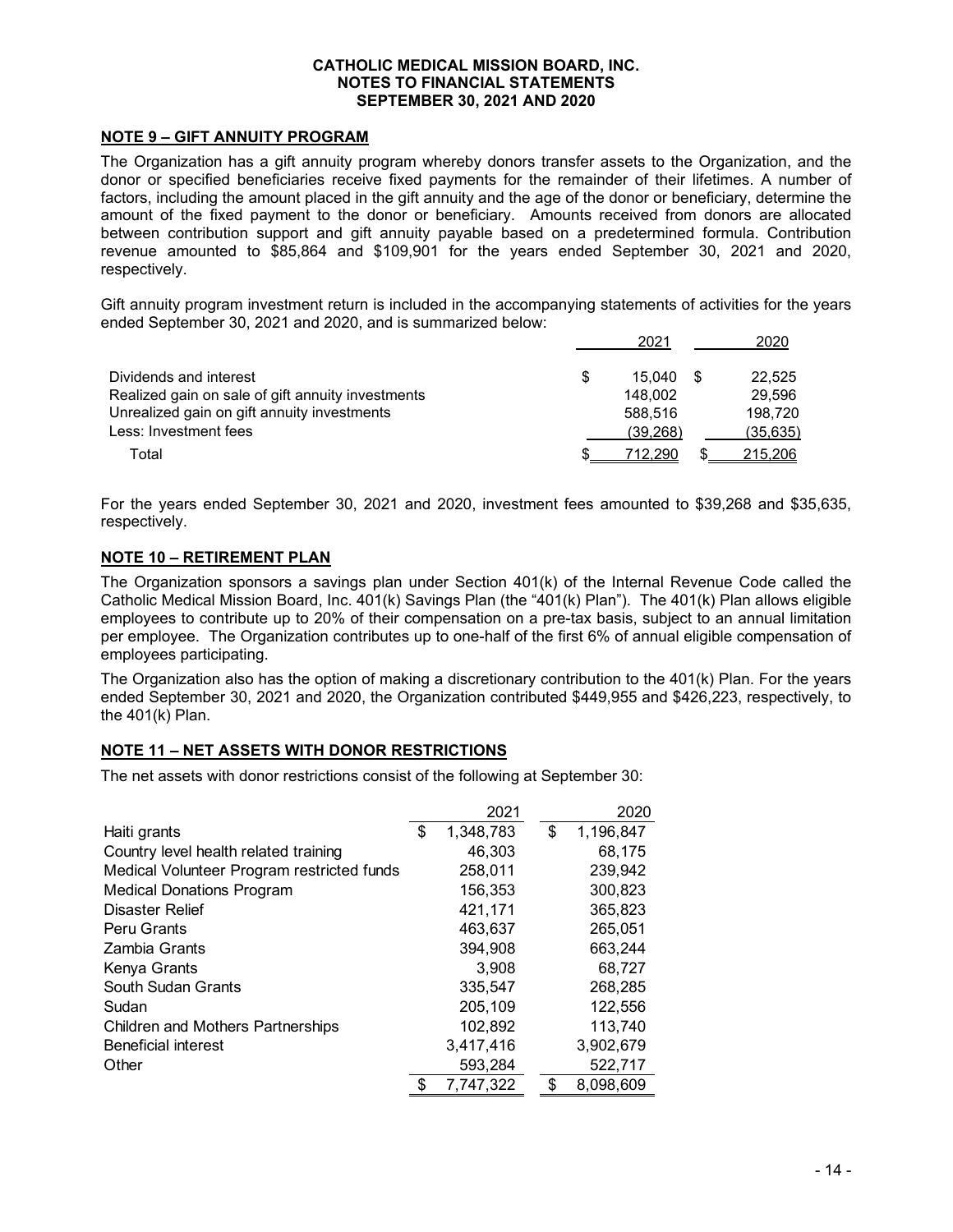## **NOTE 11 – NET ASSETS WITH DONOR RESTRICTIONS (CONTINUED)**

Net assets of \$8,250,273 and \$6,230,705 were released from restrictions during the years ended September 30, 2021 and 2020, respectively, as a result of satisfying purpose restrictions.

## **NOTE 12** – **BOARD DESIGNATED NET ASSETS**

The Organization's Board designated fund investment policy is to invest primarily in mutual funds based on an asset allocation, approved by the Board of Directors, to satisfy its overall Board designated fund financial and investment objectives. The overall investment objective is to maximize the total return from income (dividends and interest) and the appreciation of investments. The policy for valuing the Organization's investments is described in Note 2D.

The Organization's board designated fund is designated by the Board of Directors as noted in Note 2P.

Changes in board designated net assets are as follows for the years ended September 30:

|                                                                                     | 2021                   | 2020               |
|-------------------------------------------------------------------------------------|------------------------|--------------------|
| Board designated net assets, beginning of year                                      | 20,260,150<br>\$.      | 19,695,334<br>S.   |
| Transfer to Board designated fund                                                   | 2,000,000              |                    |
| Investment activity:<br>Unrealized gain on investments<br>Total investment activity | 2,549,731<br>2.549.731 | 564,816<br>564,816 |
| Board designated net assets, end of year                                            | <u>24,809,881</u>      | <u>20,260,150</u>  |

## **NOTE 13 – CHARITABLE REMAINDER ANNUITY TRUST**

In September 1997, the Organization was named as trustee for a charitable remainder annuity trust ("CRAT"). The CRAT is required to make annual payments to the donors equal to 7.1% of the net fair market value of the contributed assets as of the date the agreement was executed. Upon the death of the donors, the trustee is required to distribute the assets of the trust to the Little Sisters of the Poor of Los Angeles in the amount of the lesser of fifty percent of the assets or \$1,000,000, and the remainder to the Organization. The fair market value of the trust assets at September 30, 2021 and 2020 was \$4,624 and \$5,790, respectively. For the years ended September 30, 2021 and 2020, actuarial calculations used to measure the Organization's related liability assumed a discount rate of 7.5% and used the 1983 Individual Annuity Mortality Table.

### **NOTE 14 – COMMITMENTS AND CONTINGENCIES**

**A.** In April 2015, the Organization entered into a lease agreement for office space, expiring in 2022, for its New York City headquarters. In connection with the lease, the Organization received four months of free rent and reimbursement from the landlord for leasehold improvements of approximately \$430,000. The reimbursement from the landlord for leasehold improvements, as well as the value of the four months of free rent, have been recorded as a deferred rent obligation and are being amortized over the lease term. Rental expense for this space is recorded on a straight-line basis.

For each of the years ended after September 30, 2021, the future minimum rentals under the lease agreement is as follows:

| 2022 | 468,000 |
|------|---------|
| 2023 | 116,000 |
|      | 584.000 |